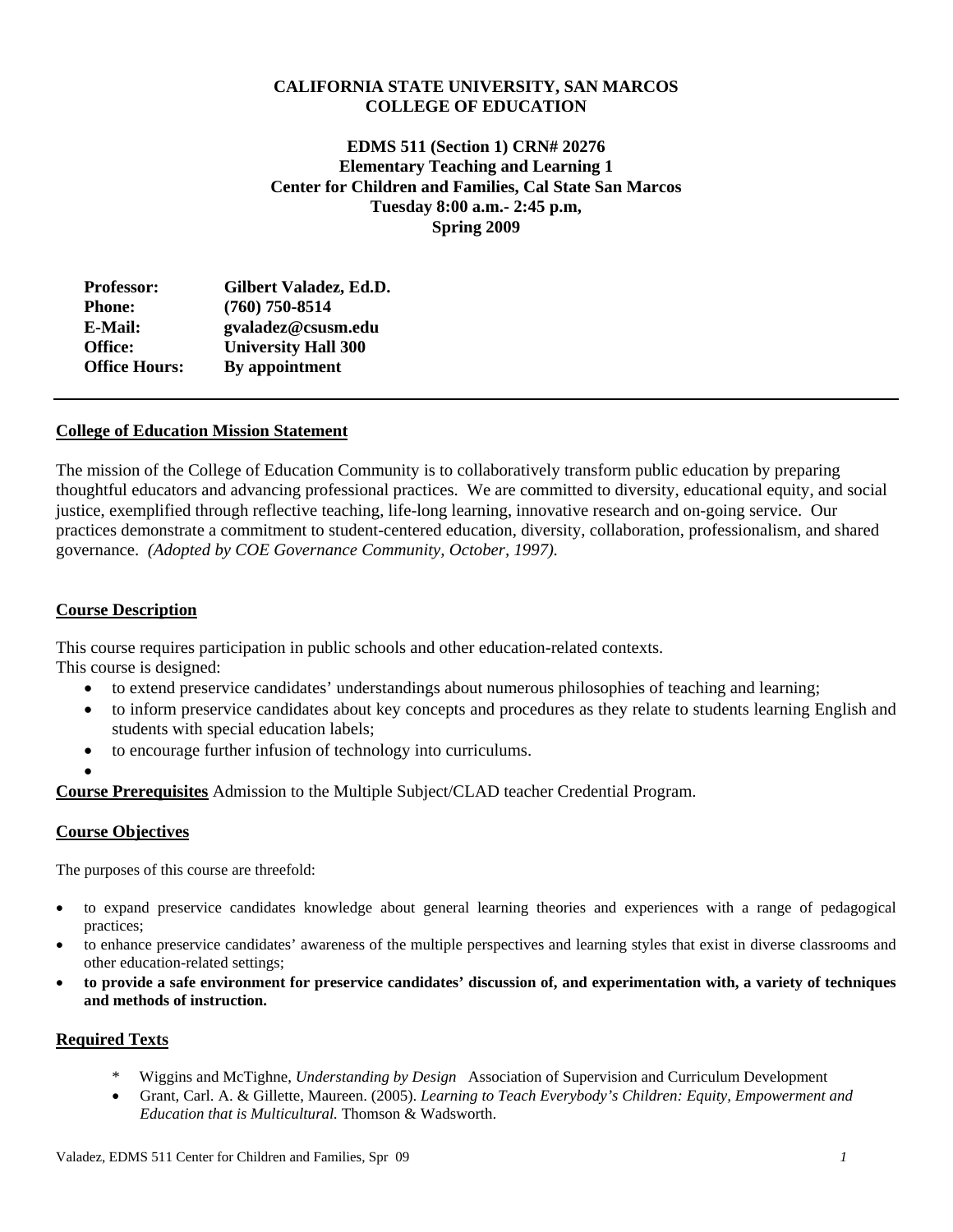- Association for Supervision and Curriculum Development. Tomlinson, Carol Ann. (1999). *The Differentiated Classroom: Responding to the needs of all learners.* Alexandria, VA: (Available as an e-book online.)
- • Turnbull A., Turnbull, R. & Wehmeyer, M.L. (2007). *Exceptional Lives: Special Education in Today's Schools, 5th Ed*. Upper Saddle River, New Jersey: Pearson, Merrill Prentice Hall.
- Supervision and Curriculum Development. Villa, R. A. and Thousand, J. S. (2005). Creating an Inclusive School (2<sup>nd</sup> ed.). Alexandria, VA: Association for
- Task Stream Electronic Portfolio, Must register and pay fee online prior to first class @ www.TaskStream.com (register for duration of credential program).
- Pearson, Merrill Prentice Hall.
- Supervision and Curriculum Development. Villa, R. A. and Thousand, J. S. (2005). Creating an Inclusive School (2<sup>nd</sup> ed.). Alexandria, VA: Association for
- Task Stream Electronic Portfolio, Must register and pay fee online prior to first class @ www.TaskStream.com (register for duration of credential program).

# **Recommended Texts**

• Choate, J. S. (2004) *Successful inclusive teaching (4<sup>rd</sup> ed.)* Needham, MA: Allyn & Bacon.

# **Authorization to Teach English Learners**

This credential program has been specifically designed to prepare teachers for the diversity of languages often encountered in California public school classrooms. The authorization to teach English learners is met through the infusion of content and experiences within the credential program, as well as additional coursework. Students successfully completing this program receive a credential with authorization to teach English learners. *(Approved by CCTC in SB 2042 Program Standards, August 02)* 

# **STUDENT LEARNING OUTCOMES**

# **Teacher Performance Expectation (TPE) Competencies**

The course objectives, assignments, and assessments have been aligned with the CTC standards for Multiple Subject Credential. This course is designed to help teachers seeking a California teaching credential to develop the skills, knowledge, and attitudes necessary to assist schools and district in implementing effective programs for all students. The successful candidate will be able to merge theory and practice in order to realize a comprehensive and extensive educational program for all students. You will be required to formally address the following TPEs in this course:

TPE 6d – Engaging and supporting all learners (Student Study Team Assignment)

TPE 9 – Creating & managing effective instructional time (Classroom Management Assignment)

# **California Teacher Performance Assessment (CalTPA)**

Beginning July 1, 2008 all California credential candidates must successfully complete a state-approved system of teacher performance assessment (TPA), to be embedded in the credential program of preparation. At CSUSM this assessment system is called the CalTPA or the TPA for short.

To assist your successful completion of the TPA a series of informational seminars are offered over the course of the program. TPA related questions and logistical concerns are to be addressed during the seminars. Your attendance to TPA seminars will greatly contribute to your success on the assessment.

Additionally, COE classes use common pedagogical language, lesson plans (lesson designs), and unit plans (unit designs) in order to support and ensure your success on the TPA and more importantly in your credential program.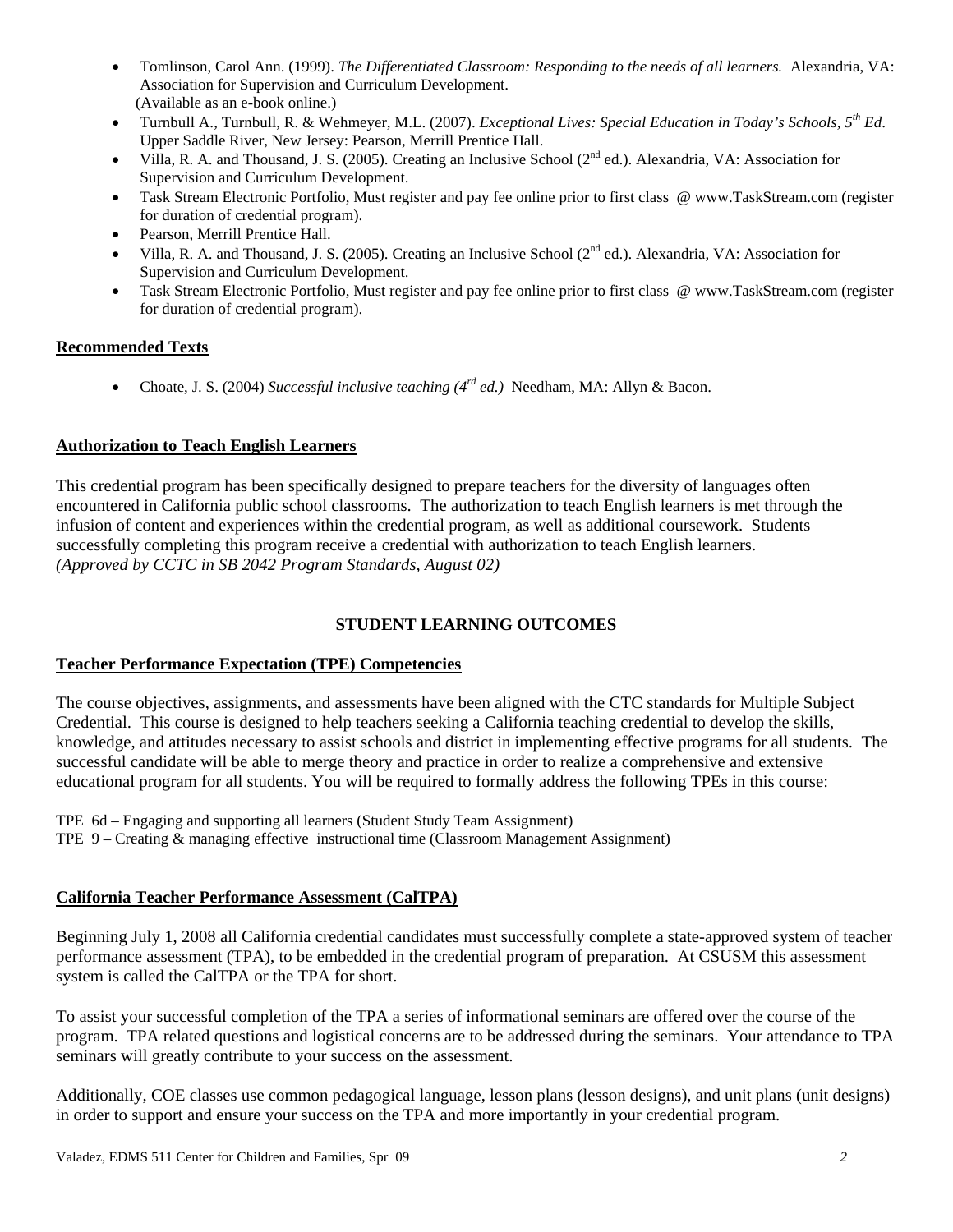provided at the website provided: http://www.csusm.edu/coe/CalTPA/ProgramMaterialsTPA.html The CalTPA Candidate Handbook, TPA seminar schedule, and other TPA support materials can be found on the COE website

# **College of Education Attendance Policy**

 possible. *(Adopted by the COE Governance Community, December, 1997).* Due to the dynamic and interactive nature of courses in the College of Education, all students are expected to attend all classes and participate actively. At a minimum, students must attend more than 80% of class time, or s/he may not receive a passing grade for the course at the discretion of the instructor. Individual instructors may adopt more stringent attendance requirements. Should the student have extenuating circumstances, s/he should contact the instructor as soon as

If a student misses 20% or is late (or leaves early) for more than three sessions, the highest possible grade earned will be a "C". Please note you must earn a C+ or better to continue in the credential program. **Notification of absences does not automatically excuse a student from class. It is the responsibility of the student to meet with the instructor and discuss make up of class time or assignments.** 

## **Students with Disabilities Requiring Reasonable Accommodations**

Students with disabilities who require reasonable accommodations must be approved for services by providing appropriate and recent documentation to the Office of Disable Student Services (DSS). This office is located in Craven Hall 5205, and can be contacted by phone at (760) 750-4905, or TTY (760) 750-4909. Students authorized by DSS to receive reasonable accommodations should meet with their instructor during office hours or, in order to ensure confidentiality, in a more private setting.

# **Course Requirements**

| <b>Student Study Team</b>     | 10 points  |
|-------------------------------|------------|
| Peer Teaching Demonstration   | 10 points  |
| Disability Matriz             | 15 points  |
| Lesson Plan                   | 15 points  |
| Electronic Portfolio (TPEs)   | 10 points  |
| <b>Classroom Management</b>   | 10 points  |
| <b>ESL Science CD Project</b> | 15 points  |
| Attendance/Participation      | 15 points  |
| <b>Total</b>                  | 100 points |

## **Grading Standards**

All students will come prepared to class; readings and homework assignments are listed on the dates on which they are due.

All required work is expected to be on time. One grade level will be deducted for each class meeting for which it is late (e.g., an "A" assignment that is submitted one class session late will be marked down to a "B"). Unless prior instructor approval is secured, assignments will not be accepted three class sessions after which they are due. Exceptions will be handled on a case-by-case basis, as determined by the instructor.

It is expected that students will proofread and edit their assignments prior to submission. Students will ensure that the text is errorfree (grammar, spelling), and ideas are logically and concisely presented. The assignment's grade will be negatively affected as a result of this oversight. Each written assignment will be graded approximately 80% on content and context (detail, logic, synthesis of information, depth of analysis, etc.), and 20% on mechanics (grammar, syntax, spelling, format, uniformity of citation, etc.). All citations, where appropriate, will use American Psychological Association (APA) format. Consult American Psychological Association (APA) Manual,  $5<sup>th</sup>$  edition for citation guidance.

Grading will also include a component of "professional demeanor." Students will conduct themselves in ways that are generally expected of those who are entering the education profession. This includes but is not limited to:

- On-time arrival to all class sessions;
- Advance preparation of readings and timely submission of assignments;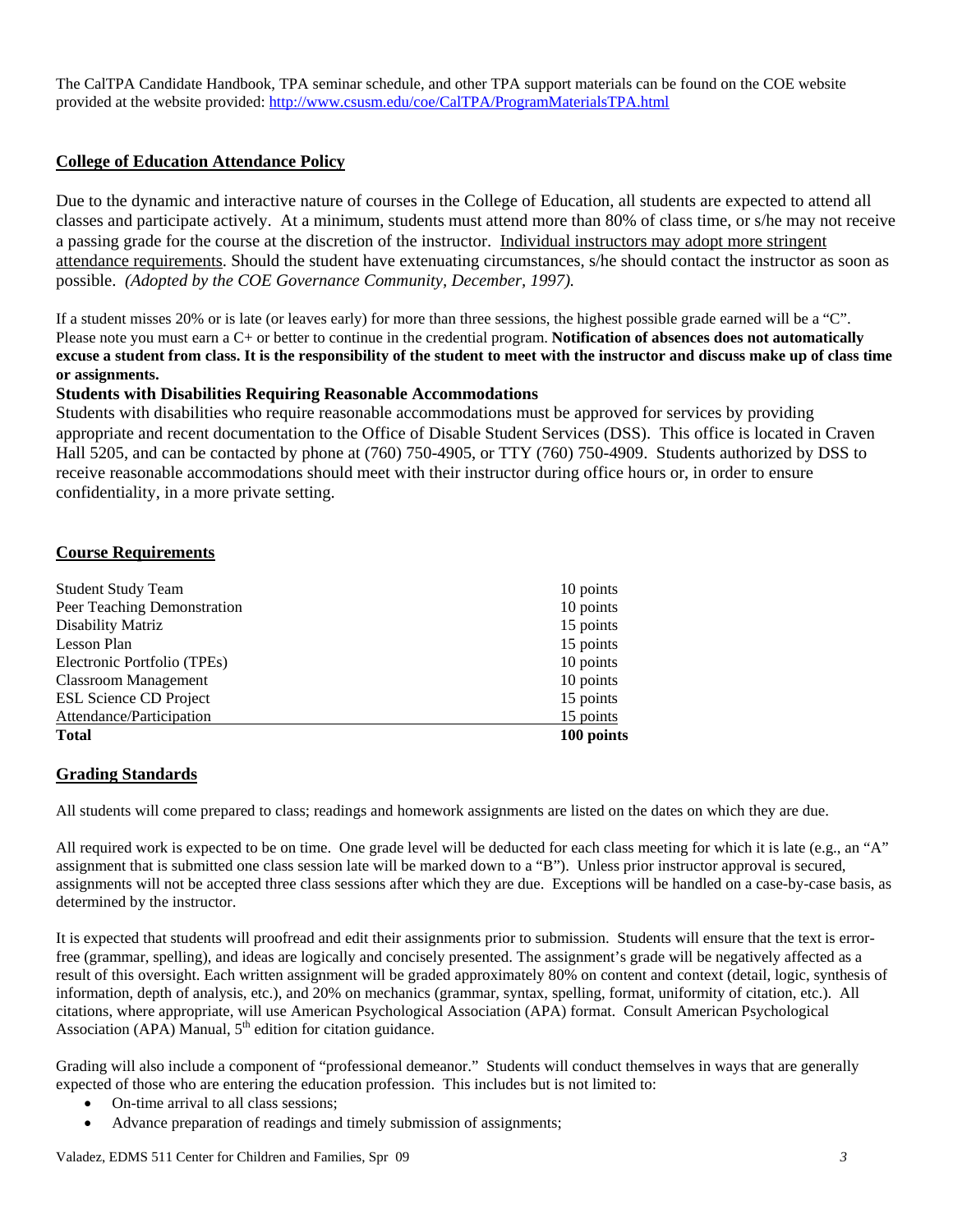• Respectful participation in all settings (e.g., whole group, small group, in/outside of class);

# **All University Writing Requirement**

In keeping with the All-University Writing Requirement, all 3 unit courses must have a writing component of at least 2,500 words (approximately). This will be met through written assignments.

# **CSUSM Academic Honesty Policy**

"Students will be expected to adhere to standards of academic honesty and integrity, as outlined in the Student Academic Honesty Policy. All written work and oral presentation assignments must be original work. All ideas/materials that are borrowed from other sources must have appropriate references to the original sources. Any quoted material should give credit to the source and be punctuated with quotation marks.

Students are responsible for honest completion of their work including examinations. There will be no tolerance for infractions. If you believe there has been an infraction by someone in the class, please bring it to the instructor's attention. The instructor reserves the right to discipline any student for academic dishonesty in accordance with the general rules and regulations of the university. Disciplinary action may include the lowering of grades and/or the assignment of a failing grade for an exam, assignment, or the class as a whole."

Incidents of Academic Dishonesty will be reported to the Dean of Students. Sanctions at the University level may include suspension or expulsion from the University.

# **Plagiarism:**

As an educator, it is expected that each student will do his/her own work, and contribute equally to group projects and processes. Plagiarism or cheating is unacceptable under any circumstances. If you are in doubt about whether your work is paraphrased or plagiarized see the Plagiarism Prevention for Students website http://library.csusm.edu/plagiarism/index.html. If there are questions about academic honesty, please consult the University catalog.

# **Use of Technology**:

Students are expected to demonstrate competency in the use of various forms of technology (i.e. word processing, electronic mail, WebCT6, use of the Internet, and/or multimedia presentations). Specific requirements for course assignments with regard to technology are at the discretion of the instructor. Keep a digital copy of all assignments for use in your teaching portfolio. All assignments will be submitted online, and some will be submitted in hard copy as well. Details will be given in class.

# **Electronic Communication Protocol:**

Electronic correspondence is a part of your professional interactions. If you need to contact the instructor, e-mail is often the easiest way to do so. It is my intention to respond to all received e-mails in a timely manner. Please be reminded that e-mail and on-line discussions are a very specific form of communication, with their own nuances and etiquette. For instance, electronic messages sent in all upper case (or lower case) letters, major typos, or slang, often communicate more than the sender originally intended. With that said, please be mindful of all e-mail and on-line discussion messages you send to your colleagues, to faculty members in the College of Education, or to persons within the greater educational community. All electronic messages should be crafted with professionalism and care. Things to consider:

- Would I say in person what this electronic message specifically says?
- How could this message be misconstrued?
- Does this message represent my highest self?
- Am I sending this electronic message to avoid a face-to-face conversation?

In addition, if there is ever a concern with an electronic message sent to you, please talk with the author in person in order to correct any confusion.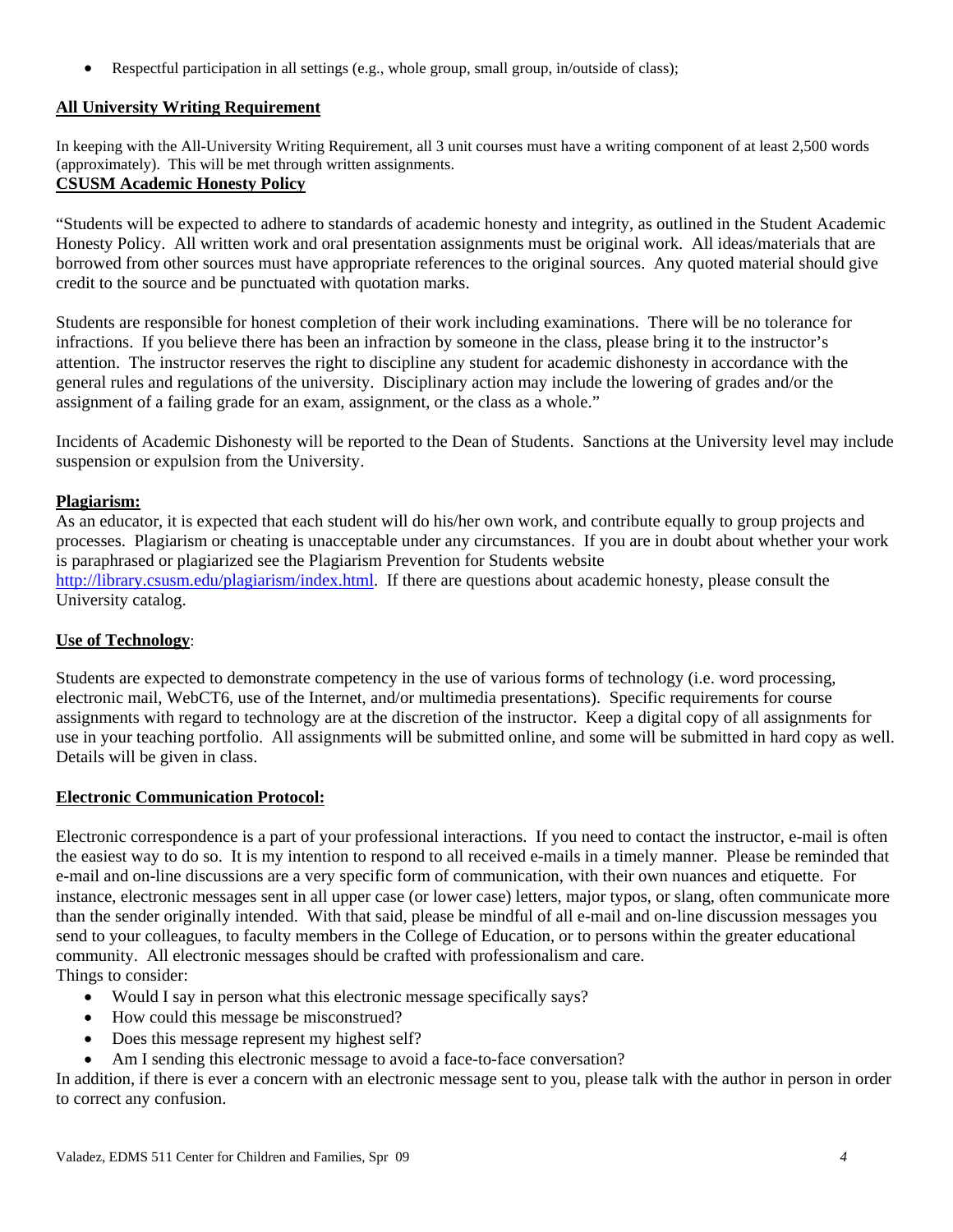# **Tentative Course Schedule**

| Date                       | <b>Topic</b>                                                 | <b>Readings &amp; Assignments Due</b>                                 |
|----------------------------|--------------------------------------------------------------|-----------------------------------------------------------------------|
| 1                          | <b>Introduction/Course Overview</b>                          | Syllabus (WebCT)                                                      |
| 01/20/09                   | <b>Community Buliding</b>                                    | CSTP with TPEs & Full Text of TPEs                                    |
|                            | <b>Mandates for Education</b>                                |                                                                       |
|                            | <b>CSTP/TPE</b>                                              | http://lynx.csusm.edu/coe/eportfolio/index.asp                        |
|                            | Intro to Lesson Planning                                     | CSUSM Lesson Plan Format in the syllabus.                             |
|                            | <b>Observation Instruction</b>                               |                                                                       |
| 2<br>01/27/08              | Intro to TaskStream (computer lab)                           | Grant & Gillette: Ch 4 (Group 1)                                      |
|                            | <b>Lesson Plan Writing</b>                                   | Tomlinson Ch 1-3 (Group 1)                                            |
|                            | Peer Teaching Presentation                                   | Udvari-Solner, Access to the General Ed<br>Curriculum for All (WebCT) |
|                            | <b>ESL CD Rom Project</b>                                    |                                                                       |
|                            | Student-Centered Teaching & Learning-<br>Disabilities Matrix | <b>Team 1 Peer Teaching Presentation</b>                              |
| $\overline{3}$             | First Day of School Video (WebCT)                            | Six Components of SDAIE (WebCT)                                       |
| 02/03/09                   | Differentiation-SDAIE & ELD                                  | Grant & Gillette: Ch 12 (Group 2)                                     |
|                            | Six Facets of Understanding                                  | Wiggins- Chapters one-six.                                            |
|                            | Peer Teaching Presentation                                   | <b>Due: Disabilities Matrix</b>                                       |
|                            |                                                              | <b>Team 2 Peer Teaching Presentation</b>                              |
| $\overline{4}$<br>02/10/09 | Classroom Management Plan Activity- In<br>class activity     | Grant & Gillette: Ch 5 (Group 3)                                      |
|                            |                                                              | Tomlinson p. 15 & 16 & Ch 4-9 (Group 3)                               |
|                            | Intro to SST                                                 | SST Lecturette (WebCT)                                                |
|                            | (Video & Bart Simpson SST-WebCT)                             |                                                                       |
|                            | Differentiation-Special Ed                                   | Assessment PPT (WebCT)                                                |
|                            |                                                              | <b>Team 3 Peer Teaching Presentation</b>                              |
| 5                          | Peer Teaching Presentation<br><b>Classroom Management</b>    | Grant & Gillette: Ch 3 (Group 4)                                      |
| 02/17/09                   | TPE Writing Workshop (Taskstream)                            | Choate: Chapter 15 (WebCT)                                            |
|                            | Peer Teaching Presentation                                   | <b>Team 4 Peer Teaching Presentation</b>                              |
|                            |                                                              | <b>Due: Differentiated Lesson Plan</b>                                |
| 6<br>02/24/09              | Peer Teaching Presentation- Best Practices<br>Review         | TPEs 6d                                                               |
|                            |                                                              | <b>5 Peer Teaching Presentation</b>                                   |
| $\overline{7}$<br>03/03/09 | Madeline Hunter-TRICKS and Motivation                        | <b>Team 6 Peer Teaching Presentation</b>                              |
|                            |                                                              | Due: Classroom Management Plan                                        |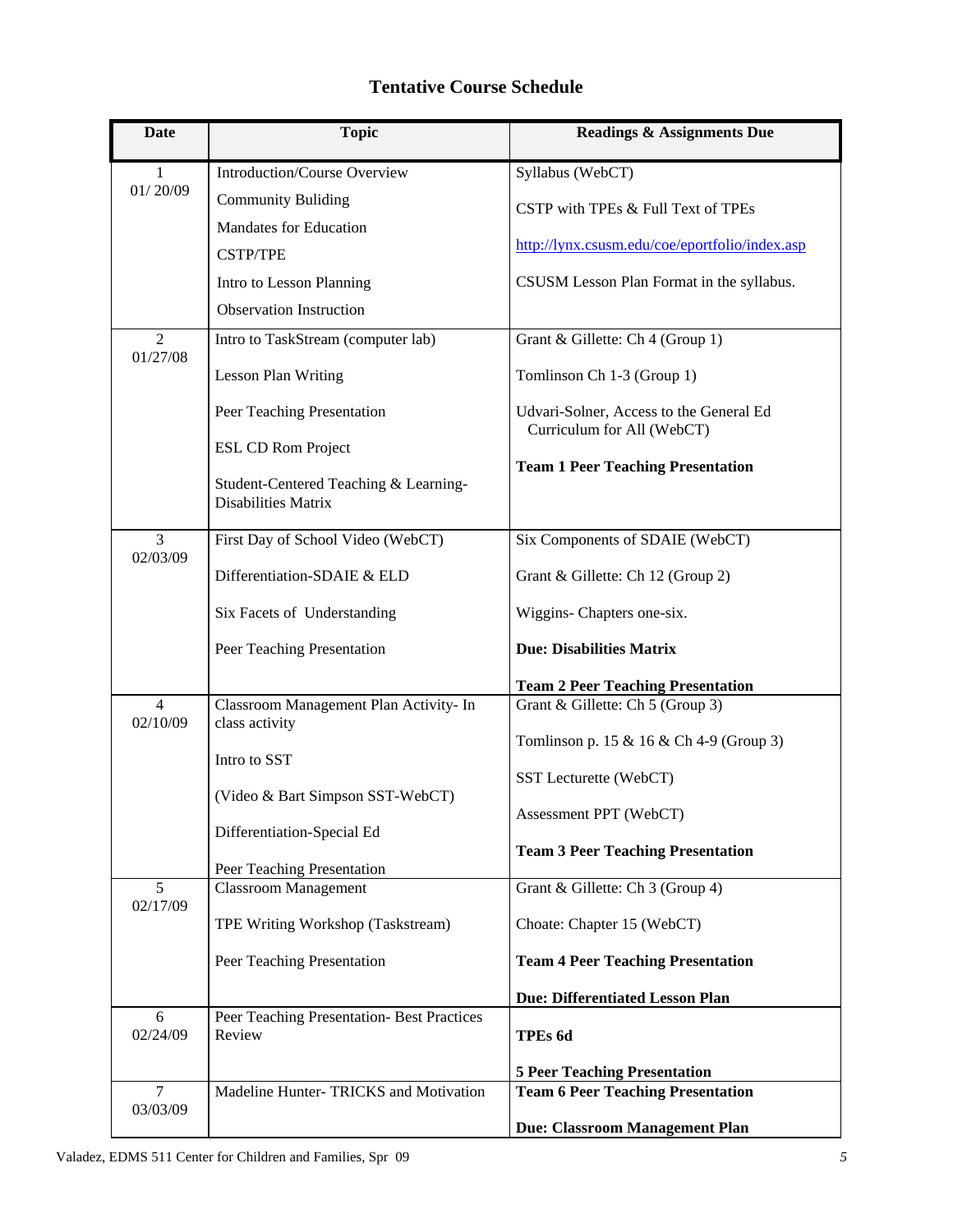|          | <b>SST Role Play</b>                       | No Readings                                    |
|----------|--------------------------------------------|------------------------------------------------|
| 03/10/09 |                                            |                                                |
|          | <b>Course Review</b>                       | Due: SST Role Play                             |
|          |                                            |                                                |
|          | Short Presentations of Science ESL CD      | Due: ESL CD Rom                                |
|          | projects                                   |                                                |
|          |                                            | <b>Remember to submit TPE 6D on Taskstream</b> |
|          | TaskStream – assist student to uploaded to |                                                |
|          | assignments to their electronic portfolio  |                                                |

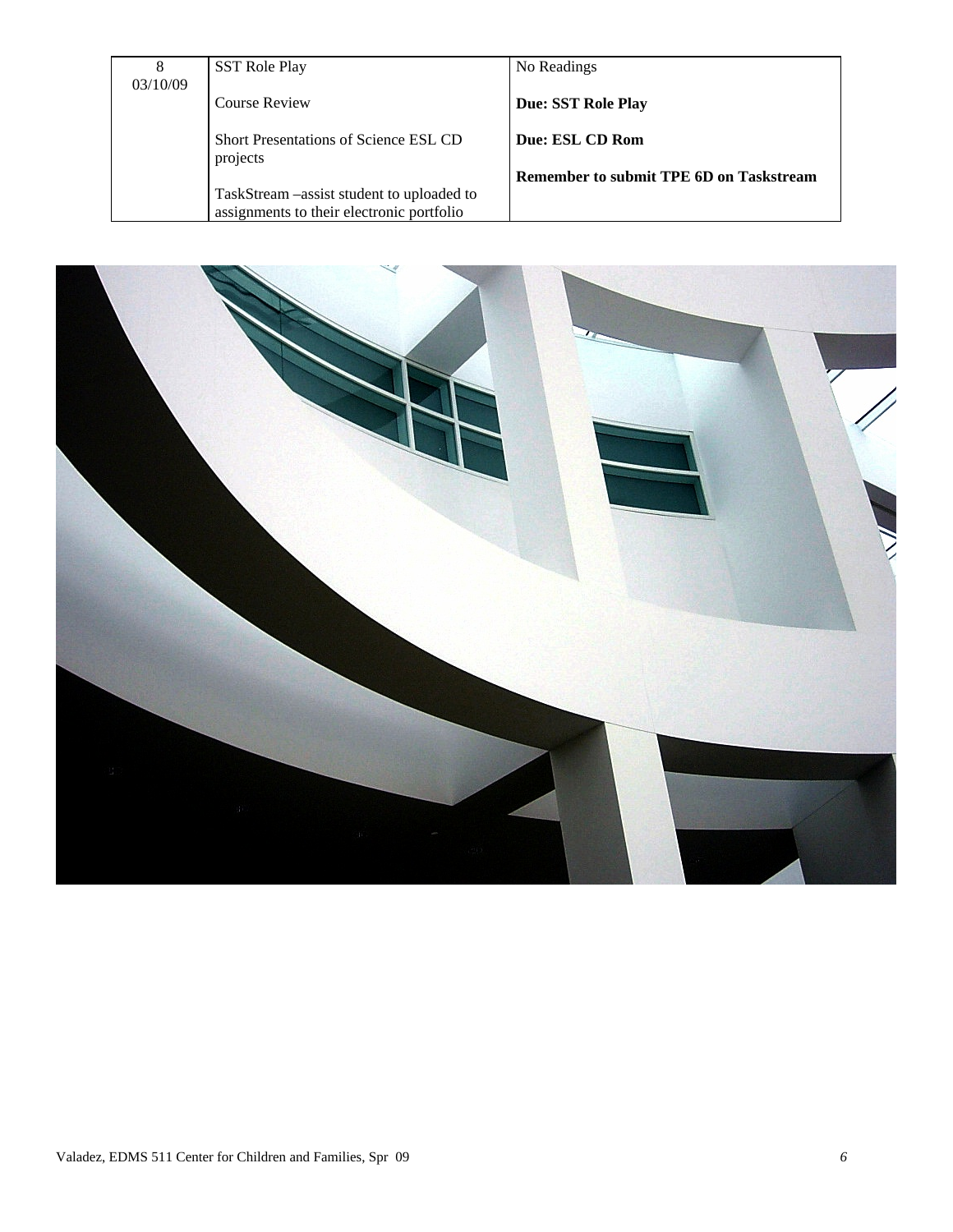- Learner Objectives: Teacher candidates will be able to design a lesson that differentiates content, process and product to maximize learning for students with diverse needs. **Assessment:** Teacher candidates will write a lesson plan that differentiates content, process, and
	- product for students learning English, students that are accelerated learners, and students with special needs.

**Preparation:** Before beginning assignment teacher candidates read the following resources and demonstrate the ability to complete the prerequisite skills.

| <b>Resources</b>       | Title and necessary information:                                                                                                                                                                                                                      |
|------------------------|-------------------------------------------------------------------------------------------------------------------------------------------------------------------------------------------------------------------------------------------------------|
| Textbooks              | Grant, Carl. A. & Gillette, Maureen. (2005). Learning to Teach Everybody's<br>Children: Equity, Empowerment and Education that is Multicultural. Thomson &<br>Wadsworth.<br>Chapter 5                                                                 |
|                        | Turnbull A., Turnbull, R. & Wehmeyer, M.L. (2007). Exceptional Lives: Special<br><i>Education in Today's Schools, <math>5^{th}</math> Ed.</i> Upper Saddle River, New Jersey: Pearson, Merrill<br>Prentice Hall.                                      |
|                        | Villa, R. A. and Thousand, J. S. (2005). Creating an Inclusive School $(2^{nd}$ ed.).<br>Alexandria, VA: Association for Supervision and Curriculum Development.<br>Chapters $6 & 7$                                                                  |
| <b>Other Resources</b> | Choate, J. S. (2000) Successful inclusive teaching $(3rd$ ed.). Needham, MA: Allyn &<br>Bacon. Chapters16                                                                                                                                             |
|                        | Pierangelo, Roger, & Giuliani, George A. (2001). What Every Teacher Should Know<br>about Students with Special Needs: Promoting Success in the classroom. Champaign, IL:<br>Research press.                                                           |
| Internet Site(s)       | Tomlinson, Carol Ann. (1999). The Differentiated Classroom: Responding to the needs of<br>all learners. Alexandria, VA: Association for Supervision and Curriculum Development.<br>ISBN #0-87120-342-1 (Available free through CSUSM ebooks library.) |
|                        | ELD Standards - http://www.cde.ca.gov/re/pn/fd/documents/englangdev-stnd.pdf<br><b>COE Lesson Format from Taskstream</b>                                                                                                                              |
|                        |                                                                                                                                                                                                                                                       |

# **Prerequisite skills:**

- Teacher candidates are able to write a lesson plan using the COE lesson format.
- Teacher candidates are able to differentiate curriculum and instruction based on content, process, and product as define by Carol Ann Tomlinson (1999).
- • Teacher candidates are able to use information about students' readiness range (skills, reading, thinking & information), learning profiles, interests, talents, and culture to differentiate curriculum and instruction (Tomlinson, 1999).
- Teacher candidates are able to identify strategies to meet the needs o
	- o Students learning English (including differentiation for Beginning, Intermediate, and Advanced levels)
	- $\circ$  Student that are accelerated learners as referred to by Piergangelo & Giuliani (2001)
	- $\circ$  Students that need special education support under IDEA &/or ADA as referred to by Choate (2000), Grant & Gillette (2005), Piergangelo & Giuliani (2001), Turnbull, Turnbull & Wehmeyer (2007). and Villa & Thousand (1995)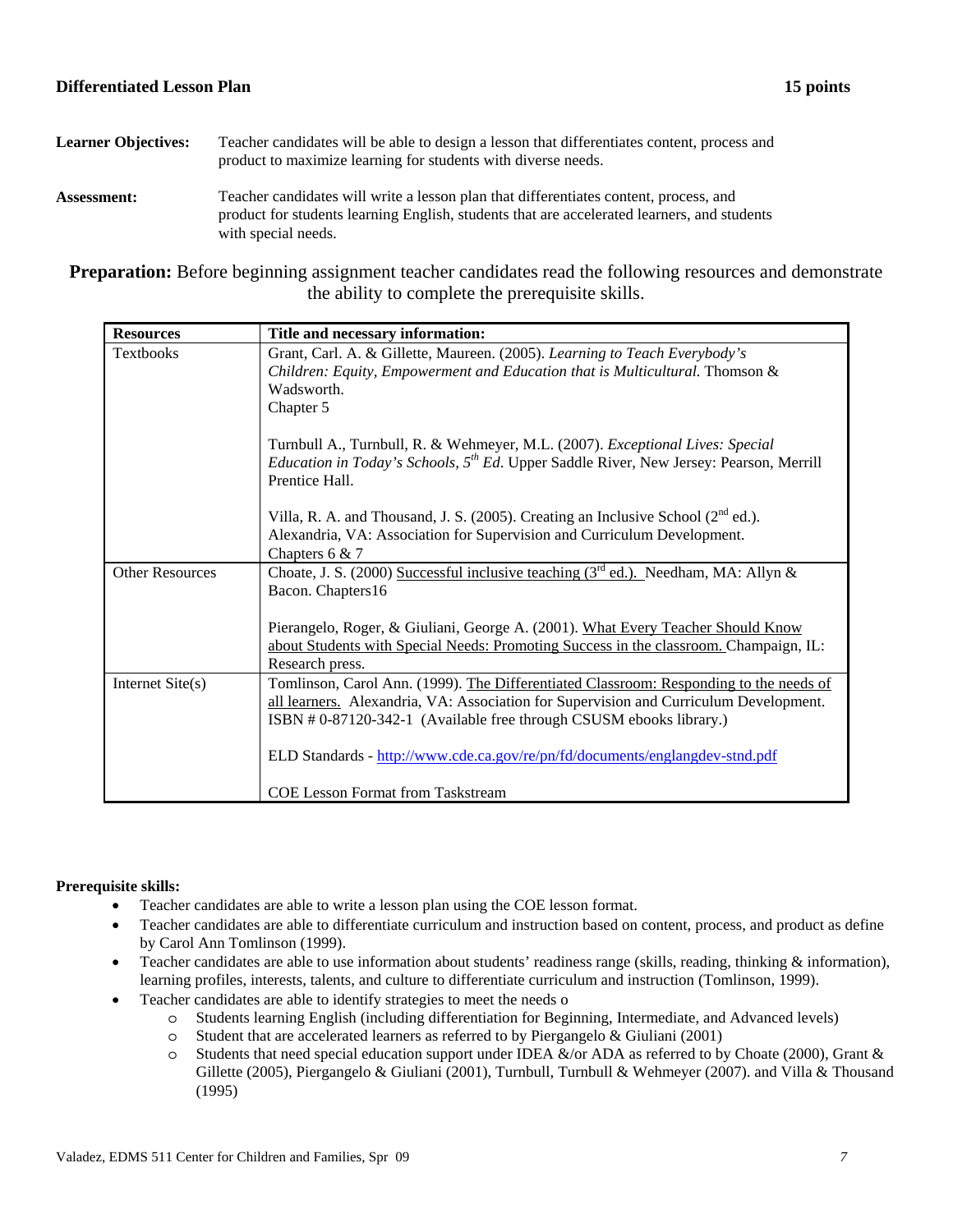

**LESSON DESIGN** Developmentally appropriate pedagogy

## **Contextual Information- Elements of the Lesson**

Grade

Content Area *Example: Language Arts, Math, Social Studies, Science* 

Subject Matter *Example: LA: reading, writing, etc., Math: number sense, algebraic functions, etc. Social Studies: specific area within the content standards, Science: life, physical etc.* 

 *standards directly from the state frameworks*Learning goals based on the content standards for students: *Example:*  Learning Goals/learning objectives for the learning experience. State adopted content standards *Example: write all content* 

*learning goals that directly relate to the content standards*  Learning Goals/learning objectives for the learning experience. State adopted content standards *Example: write all content* 

 *standards directly from the state frameworks*Learning goals based on the content standards for students: *Example: learning goals that directly relate to the content standard* 

### **Class description**

*Example: type of class (self contained, subject specific) time of year, general background of students learning in relationship to new learning (challenges and prior learning)*

 *Example: English Learner: Beginning, intermediate, and advanced (use the ELD standards to determine the needs of each of these students.* 

*Example: Special education: one student with learning disabilities and one with another special education identified disability* 

*Example: GATE student: identify the student's needs* 

*Example: Regular education: remaining students* 

### **Developmental needs of the students at this age**

*Example: give examples based on the different learning needs for K-3 and 4-6 Example: developmental age appropriate skills and needs of the students Example: engaging activities (hands on, etc)*

## **Assessment Plan**

*Example: Goals assessed based on the content standards and learning goals* 

*Example: Type of assessment: Prior knowledge (pre assessment), Formative (progress monitoring), Summative (final product)* 

*Example: Feedback strategies: how students will be informed of specific successes and challenges and future activities to fill the individual students gaps.* 

*Example: Reflection of the assessment: Strengths and weaknesses in relationship to the learning goal. Describe your alternative assessment based on the potential gaps in the students learning.*  **Materials**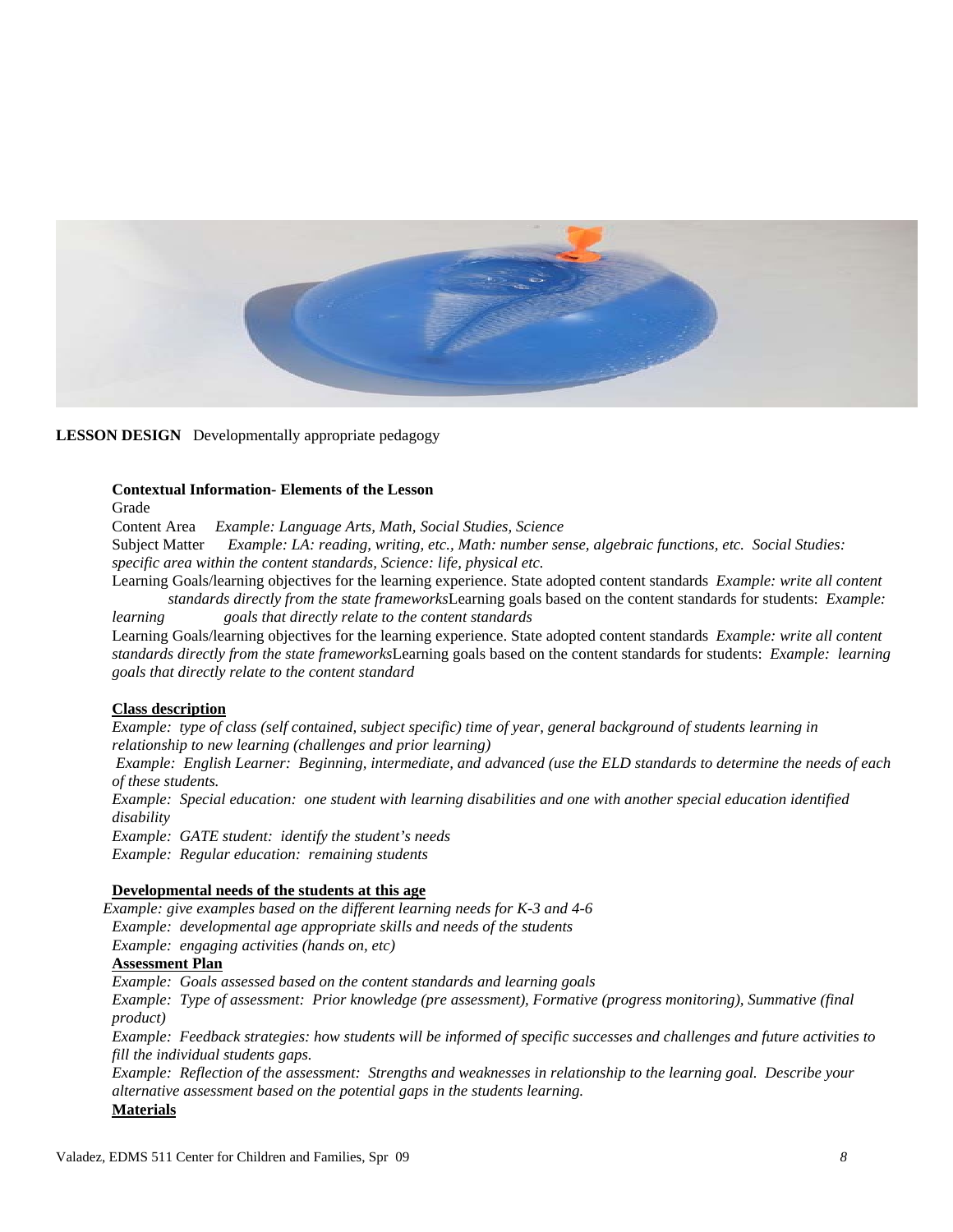| <b>INSTRUCTIONAL STRATEGIES</b>                                       | <b>STUDENT ACTIVITIES</b>                                       |
|-----------------------------------------------------------------------|-----------------------------------------------------------------|
| Example: Put one instructional strategy in each box with an           | Example: Put one student activity to match the instructional    |
| explanation and amount of time you are anticipating. Expand the       | strategy in each box with an explanation and amount of time you |
| number of boxes to match each strategy.                               | are anticipating. Expand the number of boxes to match each      |
|                                                                       | student activity.                                               |
|                                                                       |                                                                 |
| ANTICIPATORY SET: How will you focus/motivate students?               | <b>ANTICIPATORY SET</b>                                         |
| TEACH TO THE OBJECTIVE: How will you teach to the                     |                                                                 |
| objective? How will you actively involve all students?                | <b>TEACH TO THE OBJECTIVE</b>                                   |
| Note: For a skill or task, describe and model the skill/task.         |                                                                 |
| For a concept, provide examples and non-examples.                     |                                                                 |
| GUIDED PRACTICE: How will you structure opportunities for the         | <b>GUIDED PRACTICE:</b>                                         |
| students to practice in class teacher monitoring (e.g., alone, with a |                                                                 |
| partner, in cooperative groups). How will you "check for students'    |                                                                 |
| understanding throughout the lesson?                                  | <b>INDEPENDENT PRACTICE:</b>                                    |
| <b>INDEPENDENT PRACTICE:</b> How will you structure opportunities     |                                                                 |
| for the students to practice outside of class following the lesson?   |                                                                 |
| How will you ensure that the independent practice is at the           |                                                                 |
| appropriate level of difficulty for the various students?             |                                                                 |
|                                                                       |                                                                 |

*Example: Review teacher's manuals, pacing guides, and appropriate supplemental materials to determine the materials you*  will need to present this lesson. Materials should include lists of supplies that will be needed to present this lesson.

### **Instructional strategies**

Address the subject matter learning goals and developmental needs of the students described. (be sure to reference pages 3-6) *Example: Instructional strategies are what the teacher does during the instruction Example: Student activities are what the students do during the lesson and independent practice* 

Explain why the instructional strategies, student activities and resources are appropriate for this lesson. *Example: Why are the instructional strategies and student activities appropriate for this class based on content and student development? Example: How do they address the development need of these students? Example: How do they help the students make progress toward achieving the state adopted academic content standards for student in this content area?* 

*Example: Understand connections between lesson content and the outside world.* 

### **Differentiated instruction based on the learning goals and instructional strategies**

### **English Learner**

| <b>TASKS</b>                 | <b>Beginning EL</b> | <b>Intermediate EL</b> | <b>Advanced EL</b> |
|------------------------------|---------------------|------------------------|--------------------|
| Identify 2 specific learning |                     |                        |                    |
| needs based on the student   |                     |                        |                    |
| description                  |                     |                        |                    |
| Identify one instructional   |                     |                        |                    |
| strategy or student activity |                     |                        |                    |
| that could challenge the     |                     |                        |                    |
| student                      |                     |                        |                    |
| Explain why the strategy     |                     |                        |                    |
| or activity you chose could  |                     |                        |                    |
| challenge the student        |                     |                        |                    |
| based on the learning        |                     |                        |                    |
| needs of the student         |                     |                        |                    |
| Describe how you would       |                     |                        |                    |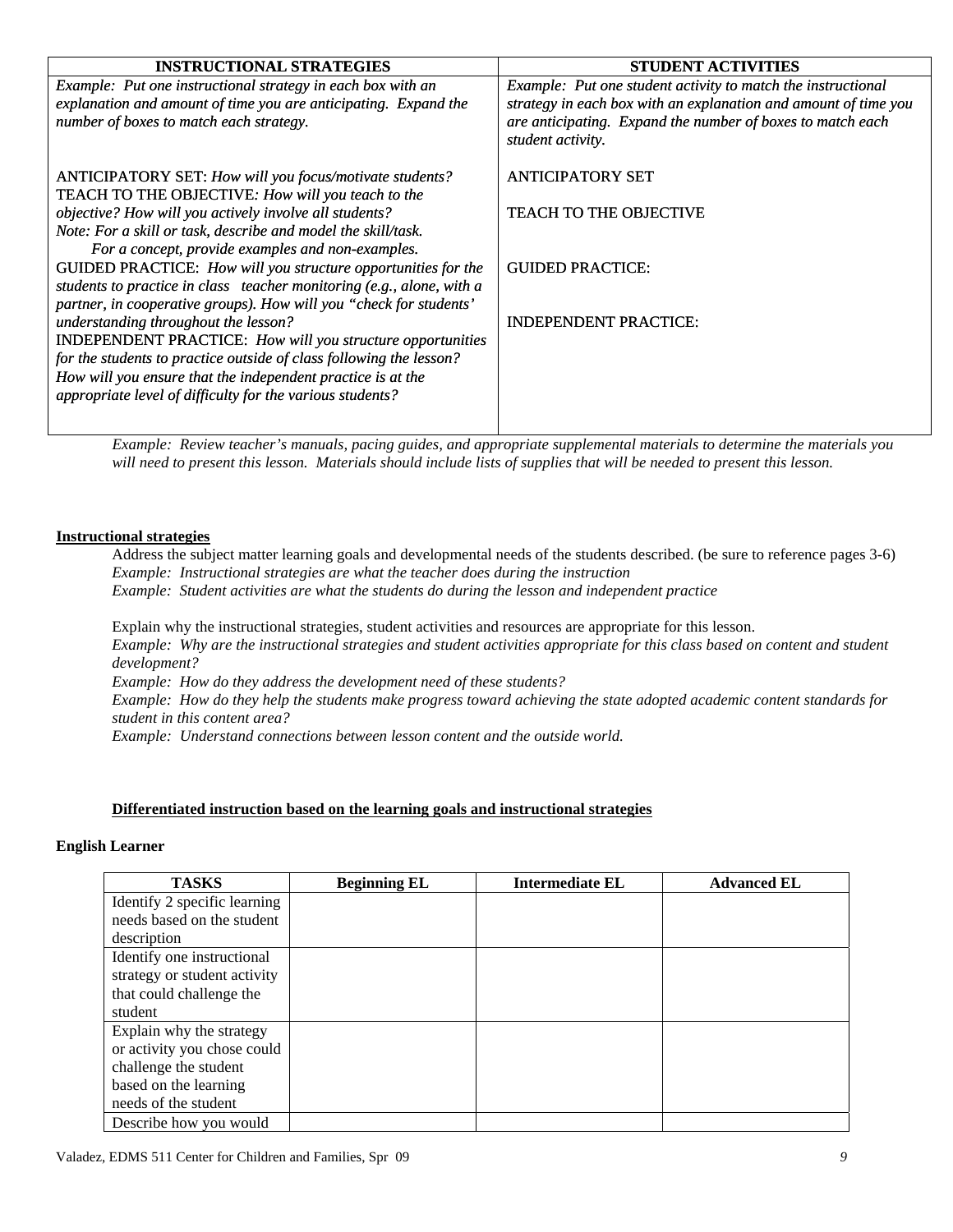| adapt the strategy or        |  |  |
|------------------------------|--|--|
| activity to meet the         |  |  |
| learning needs of the        |  |  |
| student considering          |  |  |
| subject matter pedagogy in   |  |  |
| your description             |  |  |
| Explain how your             |  |  |
| adaptation would be          |  |  |
| effective for the student in |  |  |
| making progress towards      |  |  |
| the goals of your lesson     |  |  |
| Explain how your             |  |  |
| adaptation would be          |  |  |
| effective for the student in |  |  |
| making progress toward       |  |  |
| English language             |  |  |
| development                  |  |  |
| What progress monitoring     |  |  |
| assessment would you         |  |  |
| choose to obtain evidence    |  |  |
| of the student's progress    |  |  |
| towards a learning goal?     |  |  |
| Give rationale for your      |  |  |
| choice of assessment. Use    |  |  |
| your knowledge of            |  |  |
| academic content in this     |  |  |
| lesson and this student's    |  |  |
| learning needs in your       |  |  |
| rationale.                   |  |  |

# **Special Education**

| <b>TASKS</b>                           | <b>LEARNING DISABILITY</b> | <b>GROUP SELECTED</b><br><b>DISABILITY</b> |
|----------------------------------------|----------------------------|--------------------------------------------|
| Identify 1 instructional strategy or   |                            |                                            |
| student activity from the plans that   |                            |                                            |
| could be challenging for the student   |                            |                                            |
| considering the description of your    |                            |                                            |
| student                                |                            |                                            |
| Explain why this strategy or activity  |                            |                                            |
| could be challenging for the student   |                            |                                            |
| based on your description              |                            |                                            |
| Describe how you would adapt the       |                            |                                            |
| strategy or activity to meet the needs |                            |                                            |
| of the student                         |                            |                                            |
| Explain how your adaption would be     |                            |                                            |
| effective for the student making       |                            |                                            |
| progress toward achieving the          |                            |                                            |
| learning goal                          |                            |                                            |
| Identify one additional instructional  |                            |                                            |
| strategy or student activity that      |                            |                                            |
| could be challenging for the student   |                            |                                            |
| considering their learning needs       |                            |                                            |
| Explain why the strategy or activity   |                            |                                            |
| you chose could be challenging for     |                            |                                            |
| the student based on specific aspects  |                            |                                            |
| of the student description             |                            |                                            |
| Describe how you would adapt the       |                            |                                            |
| strategy or activity you identified to |                            |                                            |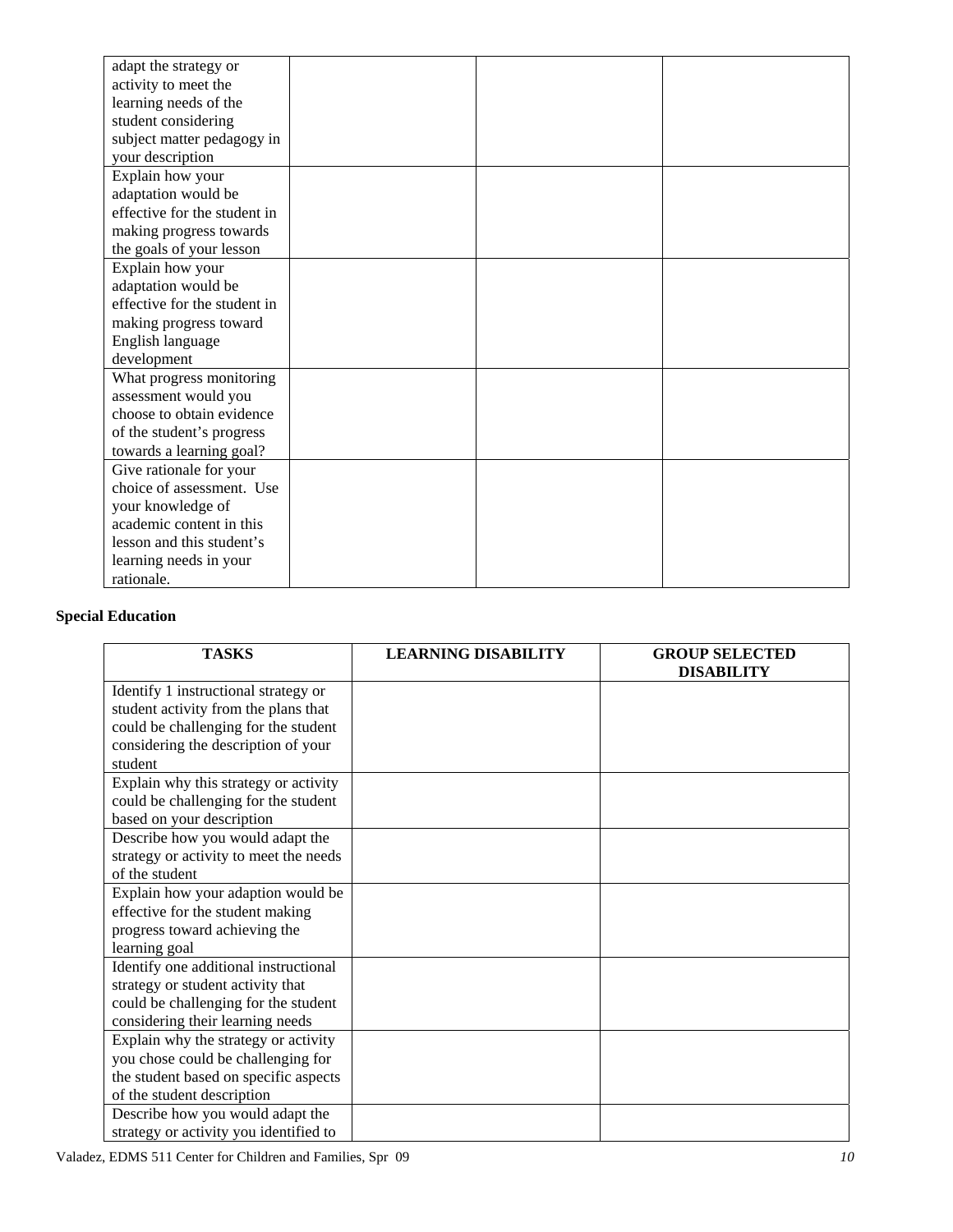| meet the needs of the student         |  |
|---------------------------------------|--|
| What progress monitoring              |  |
| assessment would you choose to        |  |
| obtain evidence of the student's      |  |
| progress towards a learning goal?     |  |
| Give rationale for your choice of     |  |
| assessment. Use your knowledge of     |  |
| academic content in this lesson and   |  |
| this student's learning needs in your |  |
| rationale.                            |  |

# **GATE**

| <b>TASKS</b>                           | <b>Describe GATE students needs:</b> |
|----------------------------------------|--------------------------------------|
| Identify 1 instructional strategy or   |                                      |
| student activity from the plans that   |                                      |
| will be challenging for the student    |                                      |
| considering the description of your    |                                      |
| student                                |                                      |
| Explain why this strategy or activity  |                                      |
| will be beyond the students current    |                                      |
| ability and will challenge the student |                                      |
| based on your description              |                                      |
| Describe how you would adapt the       |                                      |
| strategy or activity to meet the needs |                                      |
| of the student                         |                                      |
| Explain how your adaption would be     |                                      |
| effective for helping the student      |                                      |
| make progress going beyond the         |                                      |
| learning goal                          |                                      |
| Identify one additional instructional  |                                      |
| strategy or student activity that will |                                      |
| be challenging for the student         |                                      |
| considering their learning needs       |                                      |
| Explain why the strategy or activity   |                                      |
| you chose will be challenging for      |                                      |
| the student based on specific aspects  |                                      |
| of the student description             |                                      |
| Describe how you would adapt the       |                                      |
| strategy or activity you identified to |                                      |
| meet the needs of the student          |                                      |
| Explain how your adaptation would      |                                      |
| be effective for helping the student   |                                      |
| make progress toward going beyond      |                                      |
| achieving the learning goal            |                                      |
| What progress monitoring               |                                      |
| assessment would you choose to         |                                      |
| obtain evidence of the student's       |                                      |
| progress towards the learning goal?    |                                      |
| Give rationale for your choice of      |                                      |
| assessment. Use your knowledge of      |                                      |
| academic content in this lesson and    |                                      |
| this student's learning needs in your  |                                      |
| rationale.                             |                                      |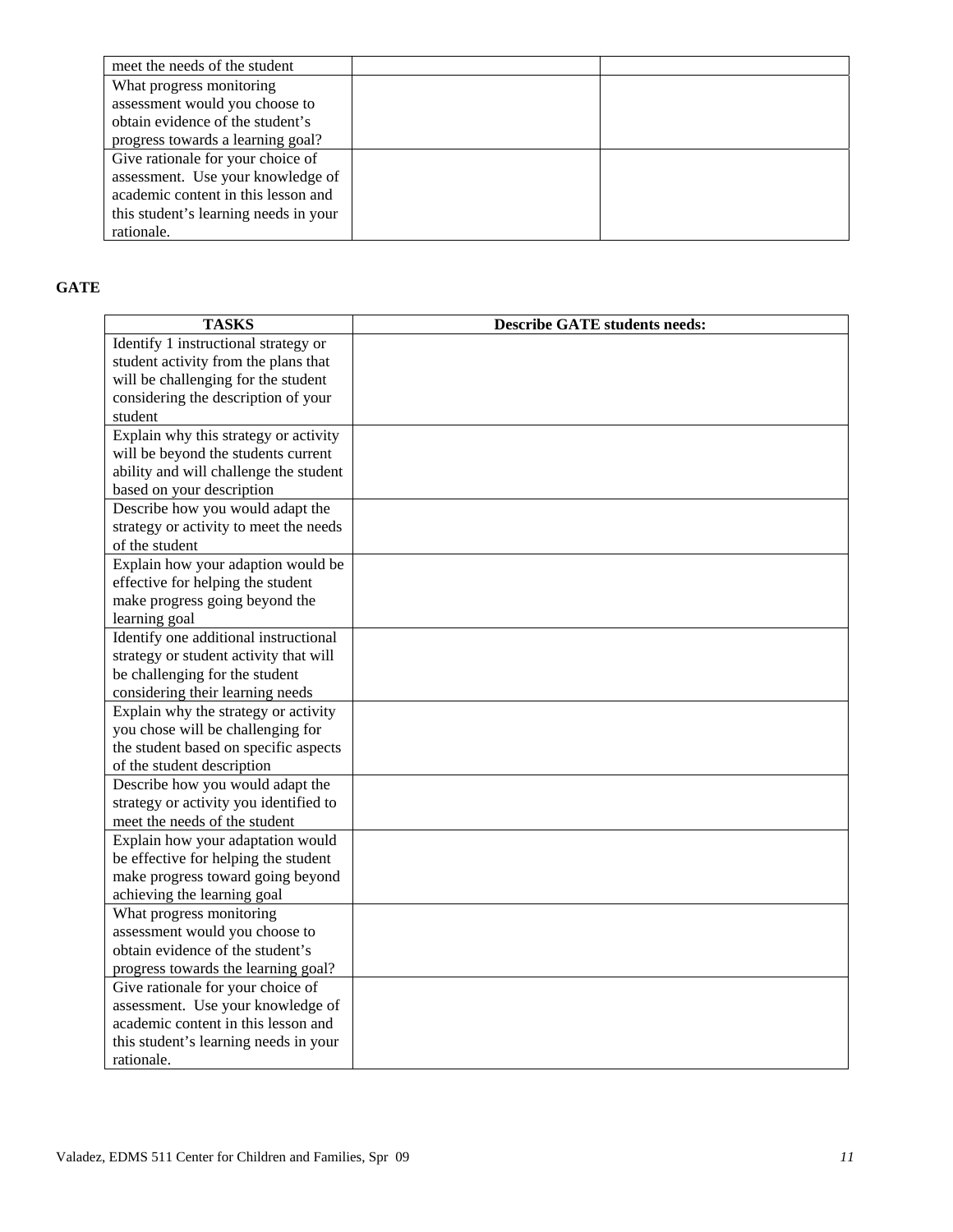### **Student Success Team (SST) Process 10 points 10 points 10 points in the student Success Team (SST) Process 10 points in the student of the student of the student of the student of the student of the student of the student**

# Learner Objectives: Knowledge and skill in conducting and participating in the Student Success Team general education pre-referral process **Assessment:** Teacher candidates apply their knowledge of the SST processes for avoiding special education referral by participating in a simulation of an SST meeting regarding a child with a selected classroom challenge.

Teacher candidates create an annotated bibliography of articles and Web sites that provide information about the student's challenge and strategies for supporting the student to be successful in the class

| <b>Resource(s):</b>    | Title and necessary information:                                                                                                                                                |
|------------------------|---------------------------------------------------------------------------------------------------------------------------------------------------------------------------------|
| <b>Textbooks</b>       | Grant, Carl. A. & Gillette, Maureen. (2005). Learning to Teach Everybody's                                                                                                      |
|                        | Children: Equity, Empowerment and Education that is Multicultural. Thomson &                                                                                                    |
|                        | Wadsworth. Chapter 5                                                                                                                                                            |
|                        | Villa, R. A. and Thousand, J. S. (2005). Creating an Inclusive School (2 <sup>nd</sup> ed.).                                                                                    |
|                        | Alexandria, VA: Association for Supervision and Curriculum Development.                                                                                                         |
| <b>Other Resources</b> | SST Lecturette by Jacqueline Thousand, Professor, CSUSM, College of Education                                                                                                   |
|                        | Choate, J.S. (2000) Successful inclusive teaching: Proven ways to detect and correct<br>special needs $(3rd$ ed.) Boston: Allyn & Bacon. (ISBN 0-205-30621-7)<br>Chapter 1 & 16 |
|                        | Kluth, P., Villa, R., & Thousand, J. (Dec. 2001/Jan 2002) 'Our school doesn't offer<br>inclusion' and other legal blunders. Educational Leadership, $59(4)$ , $24-27$ .         |
| Video (WebCT)          | Video Segment # 1 "Promoting Success for All Students" The Inclusion Series (1998)<br>Weland Prods/KCET and Allyn & Bacon. (ISBN 0-205-29111-2)                                 |
|                        | Video Segment # 3 "Working Together – The Collaborative Process" The Inclusion Series<br>(1998) Weland Prods/KCET and Allyn & Bacon. (ISBN 0-205-29111-2)                       |

# **TASK AND GUIDELINES**

# **Context**

The Student Success Team (SST), also referred to as the Student Study Team, process is a general education function and general education teacher responsibility. It is a state-mandated prevention and intervention process and structure that must exist at every California school. The SST process is designed to address students' learning needs PRIOR to even thinking about referral for special education assessment. Some disabilities are more obvious and present themselves prior to school entry. Other high incident disabilities such as learning disabilities (e.g., language, mathematics, written expression) often develop in response to academic demands. Further, there are a great many children without disabilities who struggle in school because English is not their first language or because the instructional approaches used by their teachers do not match their learning styles (i.e., preferred areas of Multiple Intelligences). Most students' respond positively when their classroom teachers seek ideas and support from professional peers through the SST process.

# **Objectives**

The objectives of having you participate in a mock SST meeting are to give you the opportunity to:

demonstrate effective use of the SST model

Valadez, EDMS 511 Center for Children and Families, Spr 09 *12*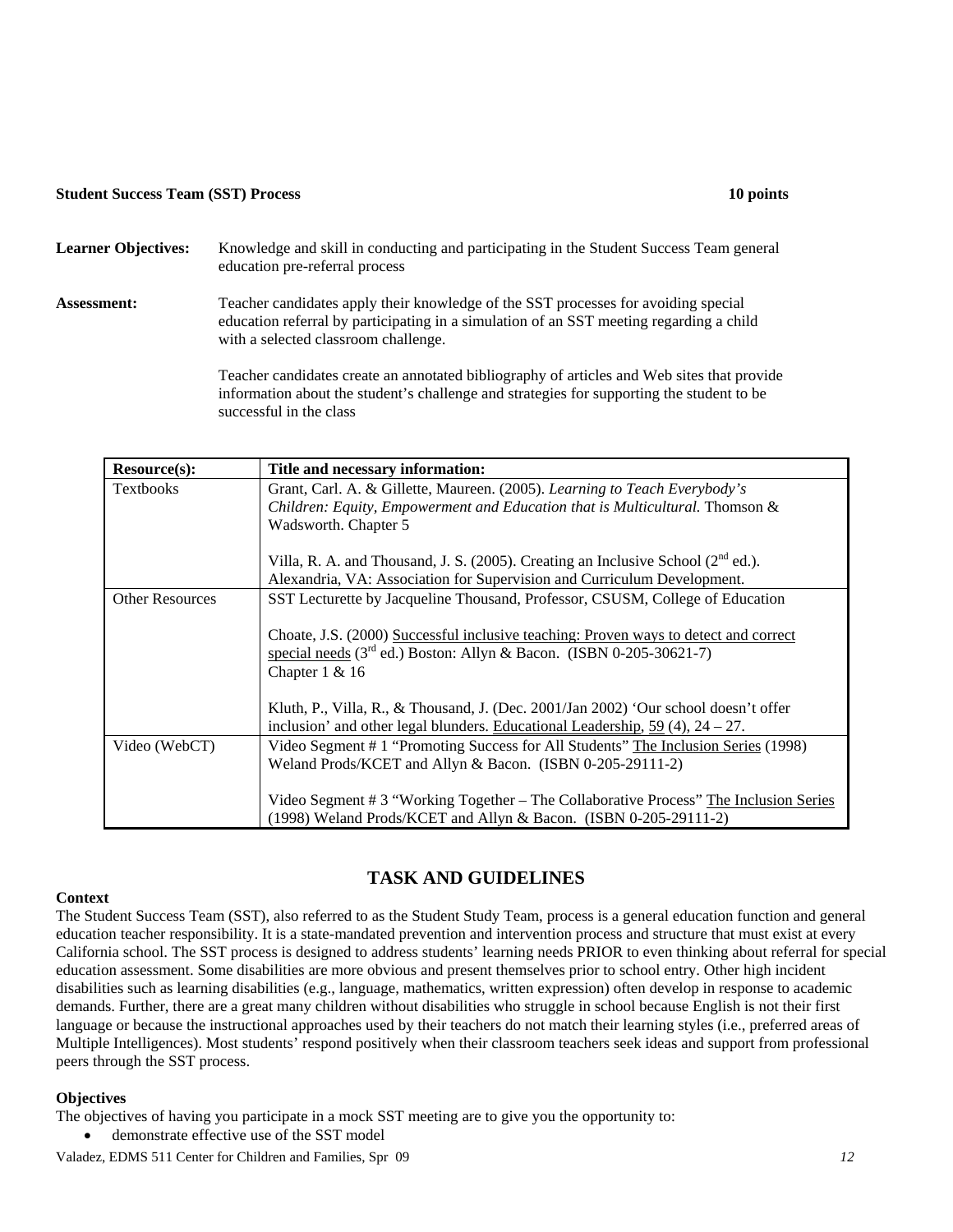- demonstrate the various roles of the SST members
- examine support options for students based upon their unique individual characteristics
- demonstrate the use of pre-referral strategies as the preferred response (over formal special education referral) to resolve problems
- clarify the initial procedures involved in identifying students for special education support

### **Preparation**

- Read the SST Lecturette and Chapter 16 of Choate.
- Visit a Web site that you find
- Watch the video segments #1 and #3 of the Inclusion Series that models the SST process and the elements of effective collaborative teaming.

### **Assignment Description**

Each class member will be assigned to an SST team of 5 members. Each member of the group will fulfill one of the following roles and the corresponding assigned tasks. Each member will participate in a SST role play. Each student will write up a reflection on their group experience.

**Roles Tasks**  PREVIOUS TEACHER DATA SHEET/SUMMARY SHEET PARENT DATA SHEET/SUMMARY SHEET CURRENT TEACHER DATA SHEET/SUMMARY SHEET RESOURCE SPECIALIST DATA SHEET/SUMMARY SHEET ADMINISTRATOR DATA SHEET/SUMMARY SHEET

## **The Tasks:**

- Complete a data sheet of observed characteristics of the student's behavior and learning or behavioral challenges, how the child's characteristics affect school performance, and possible strategies for supporting the student.
- Complete the SST Summary Sheet with each column filled out in items that will be covered in the of SST role play
- Answer guiding questions provided
- On your own, find two annotated bibliographies per team member of articles and/or web sites that provide information about the challenging student characteristic and strategies for supporting the student. Each annotation is to include a starting paragraph the briefly summarizes the article. A second paragraph will summarize your reaction (e.g., interesting new information, conflicting perspectives, challenging point) to the article. Use APA format in referencing the article or web site.
- After completing the in class SST role play and discussion, go to your electronic portfolio and write a response to theses prompts:
	- Articulate the rationale for inclusive educational opportunities for all students.
	- What were the strengths and needs of the student you had an SST meeting for?
	- What principles of universal design guided the groups decision for differentiating instruction?
	- What strategies were identified to support the student? Provide examples of natural peer supports (e.g., partner learning, peer tutoring, classroom meetings), collaborative teaching and learning methods, and other appropriate materials and technologies (including assistive technologies) to a) create a caring classroom community in which students value one another's differences, b) develop the social competence of and relationships among class members, and c) meet the educational and social/emotional needs of the student.
	- Describe what your role will be at future SST meetings?
	- How will you prepare for SST meetings?
	- What was useful about this experience?
	- How will this experience inform your teaching?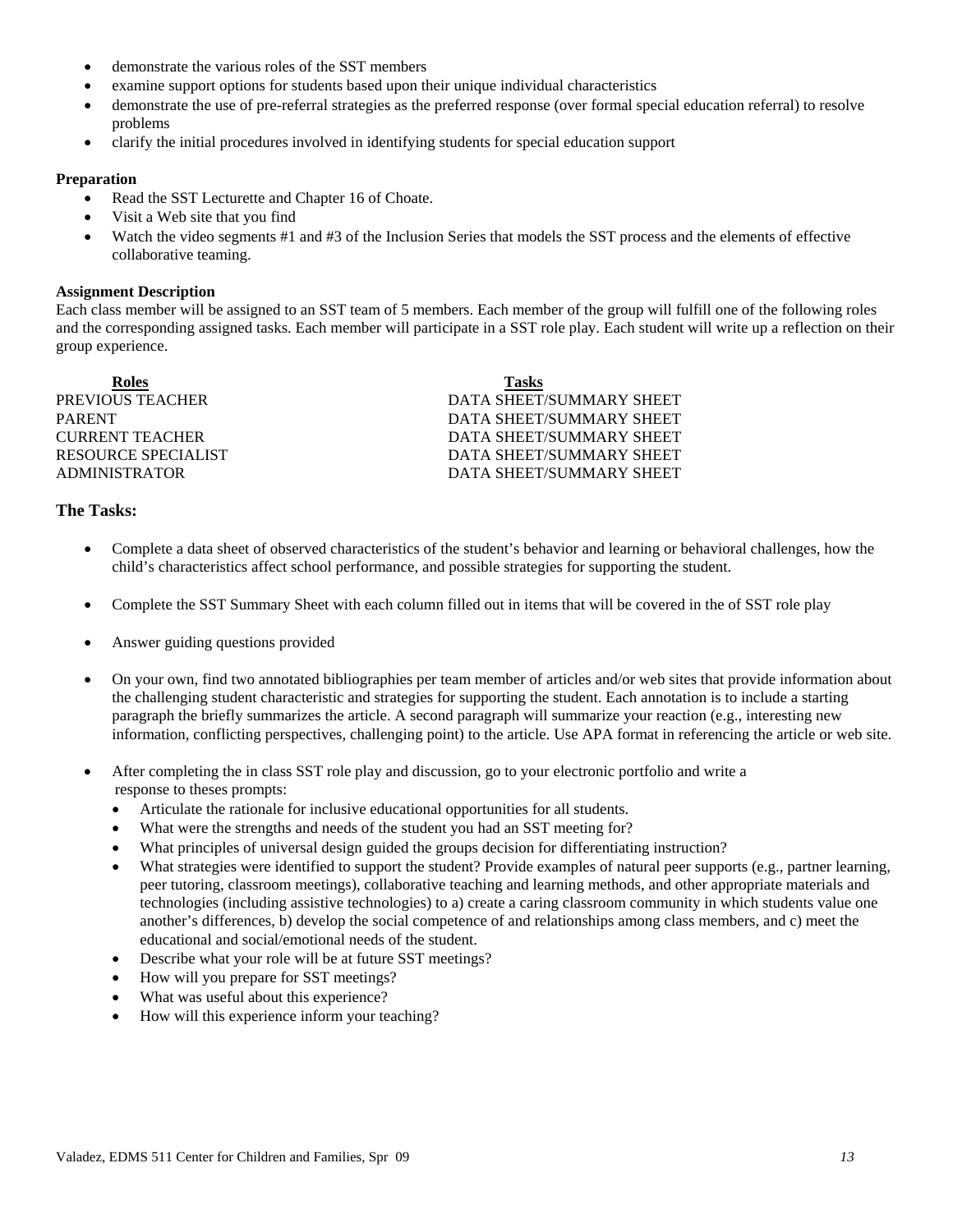| <b>SST Summary Form</b>                |                 | Date of Meeting                    |                                           |                  |                                                        |                |                     |
|----------------------------------------|-----------------|------------------------------------|-------------------------------------------|------------------|--------------------------------------------------------|----------------|---------------------|
| Teacher                                |                 |                                    |                                           |                  |                                                        |                |                     |
|                                        |                 |                                    |                                           |                  |                                                        |                |                     |
|                                        |                 | Student                            |                                           |                  |                                                        |                |                     |
| Primary Language Grade DOB Parents M F |                 |                                    |                                           |                  |                                                        |                |                     |
| <b>STRENGTHS</b>                       | <b>CONCERNS</b> | <b>KNOWN</b><br><b>INFORMATION</b> | KNOWN<br><b>MODIFICATION</b><br>$S (+/-)$ | <b>OUESTIONS</b> | <b>STRAT</b><br>EGIES/<br><b>BRAIN</b><br><b>STORM</b> | <b>ACTIONS</b> | WHO/<br><b>WHEN</b> |
|                                        |                 |                                    |                                           |                  |                                                        |                |                     |

Follow Up Date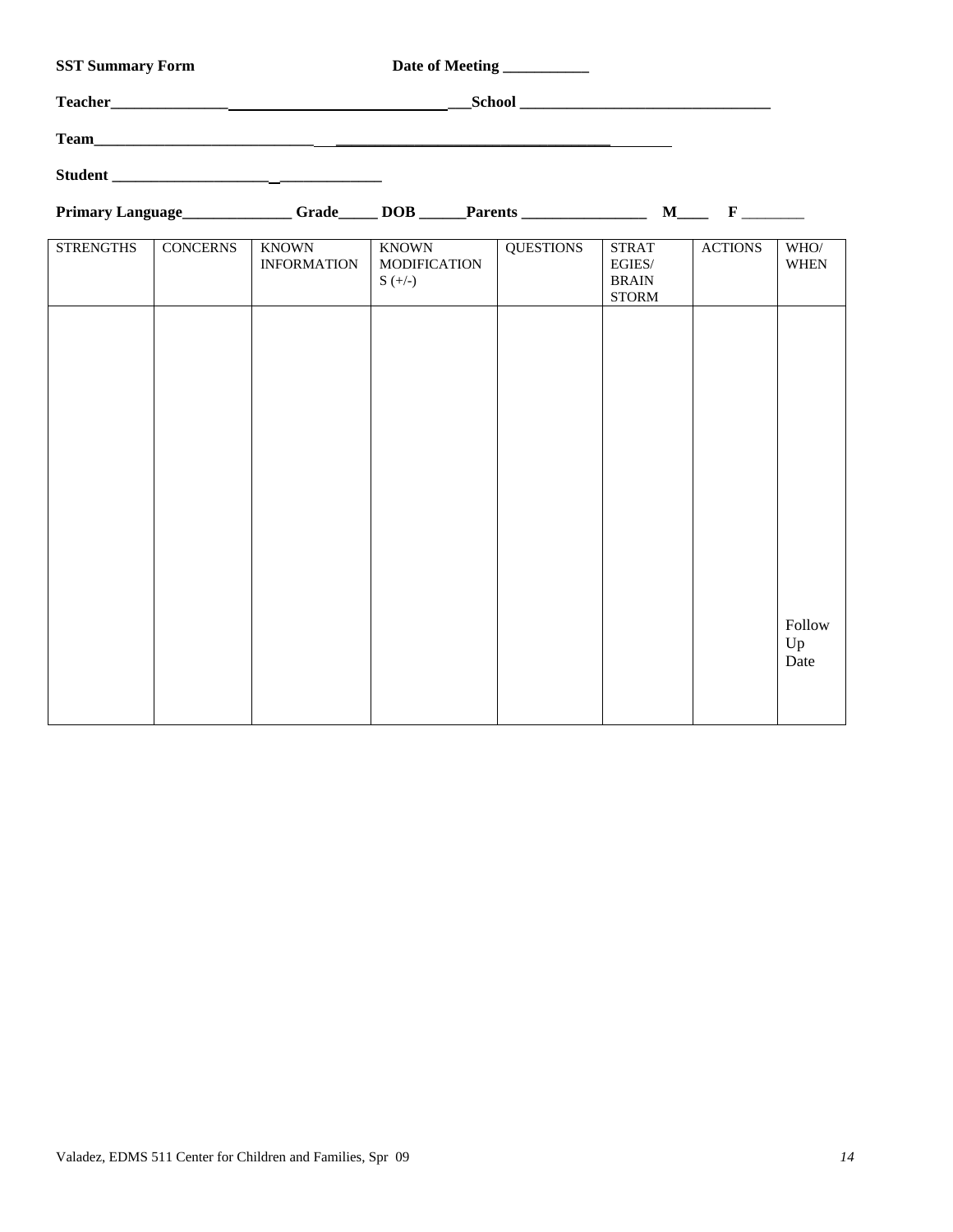# **Student Success Team (SST) Role Play Rubric for in class Activity**

(This will not be graded, but it can be a great tool to initiate class discussion of the success of the SST meeting.)

|                                                                                                                                 | <b>Developing</b>                                                                               | <b>Meets Expectations</b>                                                                                                                       | <b>Exceeds Expectations</b>                                                                                                                                                                     |              |
|---------------------------------------------------------------------------------------------------------------------------------|-------------------------------------------------------------------------------------------------|-------------------------------------------------------------------------------------------------------------------------------------------------|-------------------------------------------------------------------------------------------------------------------------------------------------------------------------------------------------|--------------|
| <b>Element</b>                                                                                                                  |                                                                                                 |                                                                                                                                                 |                                                                                                                                                                                                 | <b>Total</b> |
| <b>Know School Families</b><br>(Student Data Sheet,<br><b>Intervention Plan and</b><br><b>Meeting Interactions)</b>             | No indication<br>that the school<br>took the time<br>to know the<br>family and<br>their needs.  | Some of the needs of the<br>family were understood,<br>i.e. family members,<br>language, literacy, family<br>dynamics.                          | There is a description of the<br>family (in Data Sheet) and the<br>family's needs are taken into<br>consideration in planning the<br>student's intervention plan.                               |              |
| <b>Knows Student</b><br>(As Indicated on Student<br><b>Data Sheet, Intervention</b><br><b>Plan and Meeting</b><br>Interactions) | Some of the<br>student's<br>strengths,<br>needs.<br>language, and<br>culture are<br>understood. | The student's strengths,<br>needs, language, and<br>culture are understood<br>and addressed in plan.                                            | The student's strengths, needs,<br>language, and culture are<br>understood so well that the team<br>can incorporate the child's life<br>outside of school into the plan.                        |              |
| Development of<br><b>Interventions</b>                                                                                          | The<br>intervention<br>plan is brief<br>and vague.                                              | The intervention plan<br>demonstrates an<br>understanding of the<br>student's uniqueness and<br>addresses the student's<br>strengths and needs. | The intervention plan<br>demonstrates an understanding of<br>student's uniqueness and<br>addresses the student's strengths<br>and needs for cognitive, affective<br>and psychomotor objectives. |              |
| <b>Implementation and</b><br><b>Monitoring Interventions</b>                                                                    | There is no<br>clear plan how<br>interventions<br>will be<br>implemented<br>or monitored.       | There is a clear plan for<br>implementing and<br>monitoring interventions.                                                                      | There is a clear plan for<br>implementing and monitoring<br>interventions. A plan is set to<br>communicate progress of<br>interventions to all school and<br>family members.                    |              |
| <b>Use of Resources</b>                                                                                                         | No resources<br>were<br>mentioned in<br>the<br>intervention<br>plan.                            | School resources were<br>identified in the<br>intervention plan.                                                                                | School, community, and family<br>resources were considered and<br>identified in the intervention plan.                                                                                          |              |
| <b>Continued</b><br>on next page                                                                                                |                                                                                                 |                                                                                                                                                 |                                                                                                                                                                                                 |              |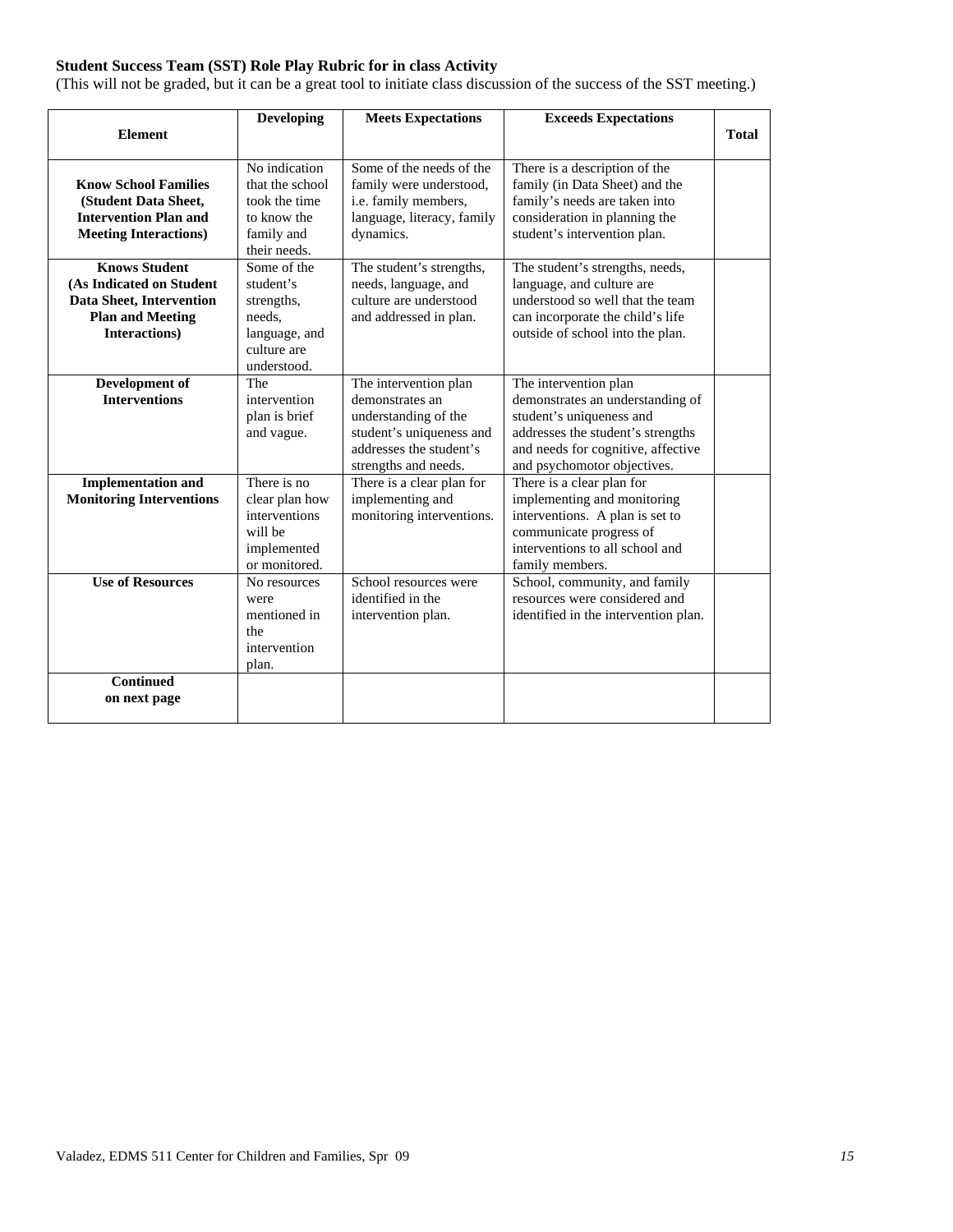| <b>Element</b>                                                                                                                                                                                                                                                                                   | <b>Developing</b>                                                                                                                           | <b>Meets Expectations</b>                                                                                                                                                                                                   | <b>Exceeds Expectations</b>                                                                                                                                                                                                                                                | <b>Total</b> |
|--------------------------------------------------------------------------------------------------------------------------------------------------------------------------------------------------------------------------------------------------------------------------------------------------|---------------------------------------------------------------------------------------------------------------------------------------------|-----------------------------------------------------------------------------------------------------------------------------------------------------------------------------------------------------------------------------|----------------------------------------------------------------------------------------------------------------------------------------------------------------------------------------------------------------------------------------------------------------------------|--------------|
|                                                                                                                                                                                                                                                                                                  |                                                                                                                                             |                                                                                                                                                                                                                             |                                                                                                                                                                                                                                                                            |              |
| <b>Role Representations</b>                                                                                                                                                                                                                                                                      | Minimum of 5<br>SST roles were<br>represented.                                                                                              | More than 5 SST roles<br>were represented and<br>modeled the<br>responsibilities of each<br>member.                                                                                                                         | More than 5 SST roles were<br>represented with a detailed<br>description of each member in SST<br>Binder addressing relationship w/<br>student, unique talents,<br>background, interests, and<br>experiences that make this<br>individual an invaluable member<br>of team. |              |
| <b>Facilitation</b>                                                                                                                                                                                                                                                                              | Facilitator<br>keeps team<br>focused on<br>student's needs<br>and developing<br>and<br>intervention<br>plan.                                | & facilitator is<br>accountable for time,<br>encourages input from<br>all members, and<br>diffuses emotionally<br>charged statements,<br>making corrections non-<br>defensively.                                            | & facilitator goes above and<br>beyond to help team find win/win<br>solutions.                                                                                                                                                                                             |              |
| <b>Recording</b>                                                                                                                                                                                                                                                                                 | The recorder<br>listens<br>carefully for<br>key words and<br>ideas.<br>organizes and<br>records input<br>into<br>appropriate<br>categories. | & a visual aid is created<br>for participants to see<br>key issues for student<br>and the proposed<br>interventions. A seat<br>recorder transfers the<br>visual model to regular-<br>sized paper as a record<br>of meeting. | $&$ the seat recorder clarifies<br>information documented on<br>regular-sized paper and how it<br>represents the visual aid and what<br>was discussed at the meeting.                                                                                                      |              |
| <b>Follow SST Steps</b><br>(Student Summary Sheet &<br><b>Meeting Interactions)</b><br>1. Pre-SST intervention<br>2. SST referral<br>3. Family invited & meeting<br>arranged<br>4. Team meets and follow up<br>date set<br>5. Interventions implemented<br>and monitored<br>6. Follow up meeting | 75 % of SST<br>Summary<br><b>Sheet</b><br>completed &<br>5 or less<br>SST steps<br>implemented.                                             | 90% of SST Summary<br>Sheet completed & all 6<br>steps implemented.                                                                                                                                                         | 100% of SST Summary Sheet<br>completed & all 6 steps<br>implemented.                                                                                                                                                                                                       |              |
| <b>SST Binder</b><br>1. SST Summary Sheet<br>2. Student Data Sheet<br>3. Binder<br>4. Cover Sheet<br>5. Annotated bibliographies for<br>each team member                                                                                                                                         | Completes 4 or<br>less.                                                                                                                     | Completes all 5.                                                                                                                                                                                                            | Completes all 5 with detail &<br>professionalism.                                                                                                                                                                                                                          |              |
| <b>Total</b>                                                                                                                                                                                                                                                                                     |                                                                                                                                             |                                                                                                                                                                                                                             |                                                                                                                                                                                                                                                                            | 5            |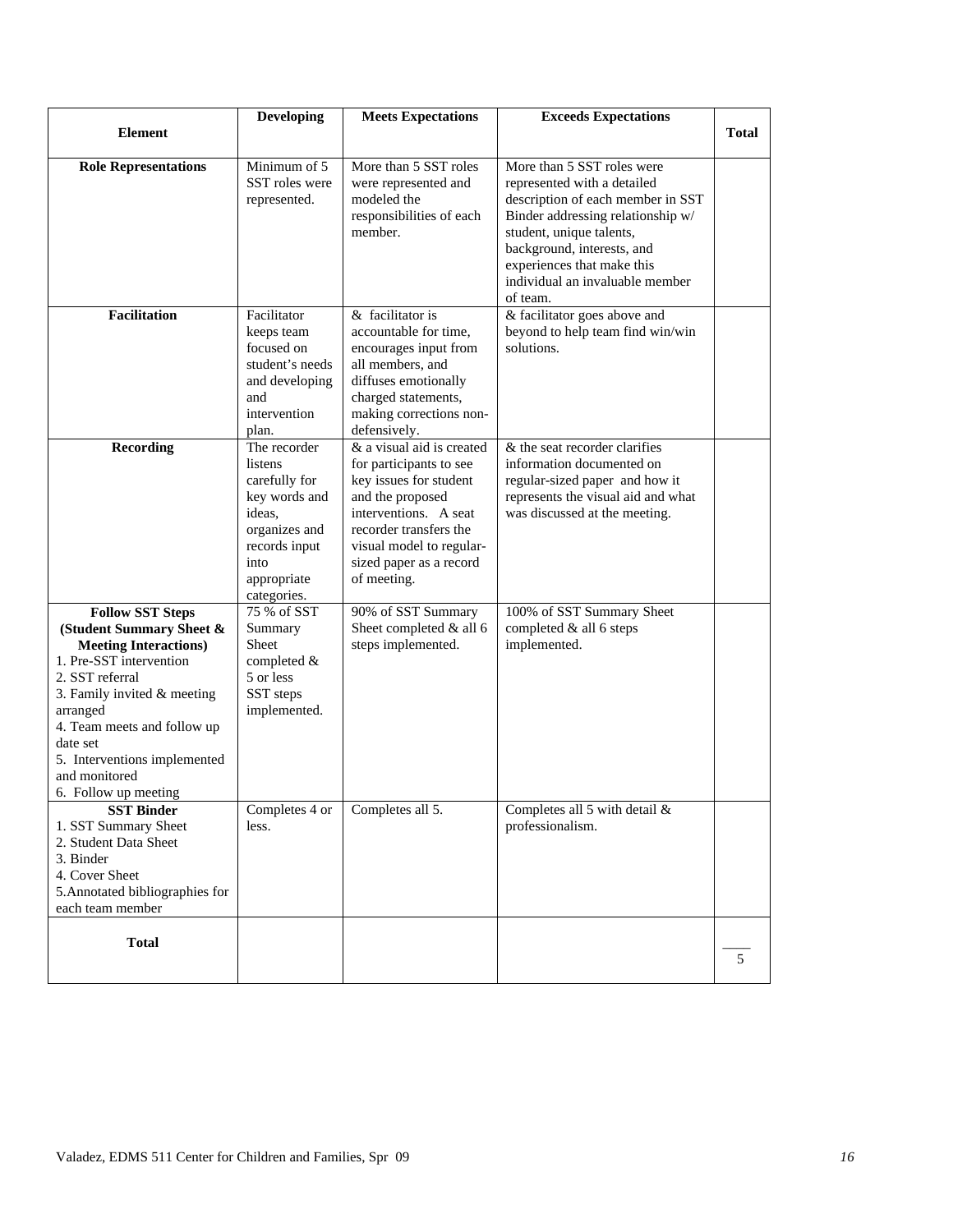# **SST Reflection Rubric for Taskstream**

| Element                                                         | <b>Beginning to Meet</b><br>Expectations<br>0.5 points                                       | Approaching<br>Expectations<br>1.5 points                                                                                                                             | Meets Expectations<br>2 points                                                                                                                                                                       | Total |
|-----------------------------------------------------------------|----------------------------------------------------------------------------------------------|-----------------------------------------------------------------------------------------------------------------------------------------------------------------------|------------------------------------------------------------------------------------------------------------------------------------------------------------------------------------------------------|-------|
| <b>Content Strategies</b>                                       | A minimum of 1<br>content strategy was<br>described to support<br>student                    | A minimum of 1<br>content specific<br>strategy was described<br>to support the learner<br>taking into<br>consideration the<br>students strengths and<br>areas of need | A minimum of 2<br>content specific<br>strategies were<br>identified with<br>consideration of the<br>students strengths,<br>needs, readiness<br>range, learning<br>profile, talents and<br>interests. |       |
| <b>Process Strategies</b>                                       | A minimum of 1<br>process strategy was<br>described to support<br>student                    | A minimum of 1<br>process specific<br>strategy was described<br>to support the learner<br>taking into<br>consideration the<br>students strengths and<br>areas of need | A minimum of 2<br>process specific<br>strategies were<br>identified with<br>consideration of the<br>students strengths,<br>needs, readiness<br>range, learning<br>profile, talents and<br>interests. |       |
| <b>Product Strategies</b>                                       | A minimum of 1<br>product strategy was<br>described to support<br>student                    | A minimum of 1<br>product specific<br>strategy was described<br>to support the learner<br>taking into<br>consideration the<br>students strengths and<br>areas of need | A minimum of 2<br>product specific<br>strategies were<br>identified with<br>consideration of the<br>students strengths,<br>needs, readiness<br>range, learning<br>profile, talents and<br>interests. |       |
| Your Role at SST<br>Meetings                                    | Generally describe<br>what you will do at<br>the SST meeting                                 | Generally describe<br>what you will do to<br>prepare for the<br>meeting and do at the<br>meeting.                                                                     | Describe in detail<br>what you will do to<br>prepare for the<br>meeting, what you<br>will do at the meeting<br>and what you will do<br>to implement the SST<br>plan.                                 |       |
| How SST Role-play<br><b>Experience Informs</b><br>your Teaching | Describe how this<br>experience has<br>effected the way you<br>think about these<br>meetings | & describe how this<br>experience has<br>effected your<br>expectations of SST<br>meetings                                                                             | & describe how your<br>actions will be<br>informed by this<br>experience                                                                                                                             |       |
| Total                                                           |                                                                                              |                                                                                                                                                                       |                                                                                                                                                                                                      | /10   |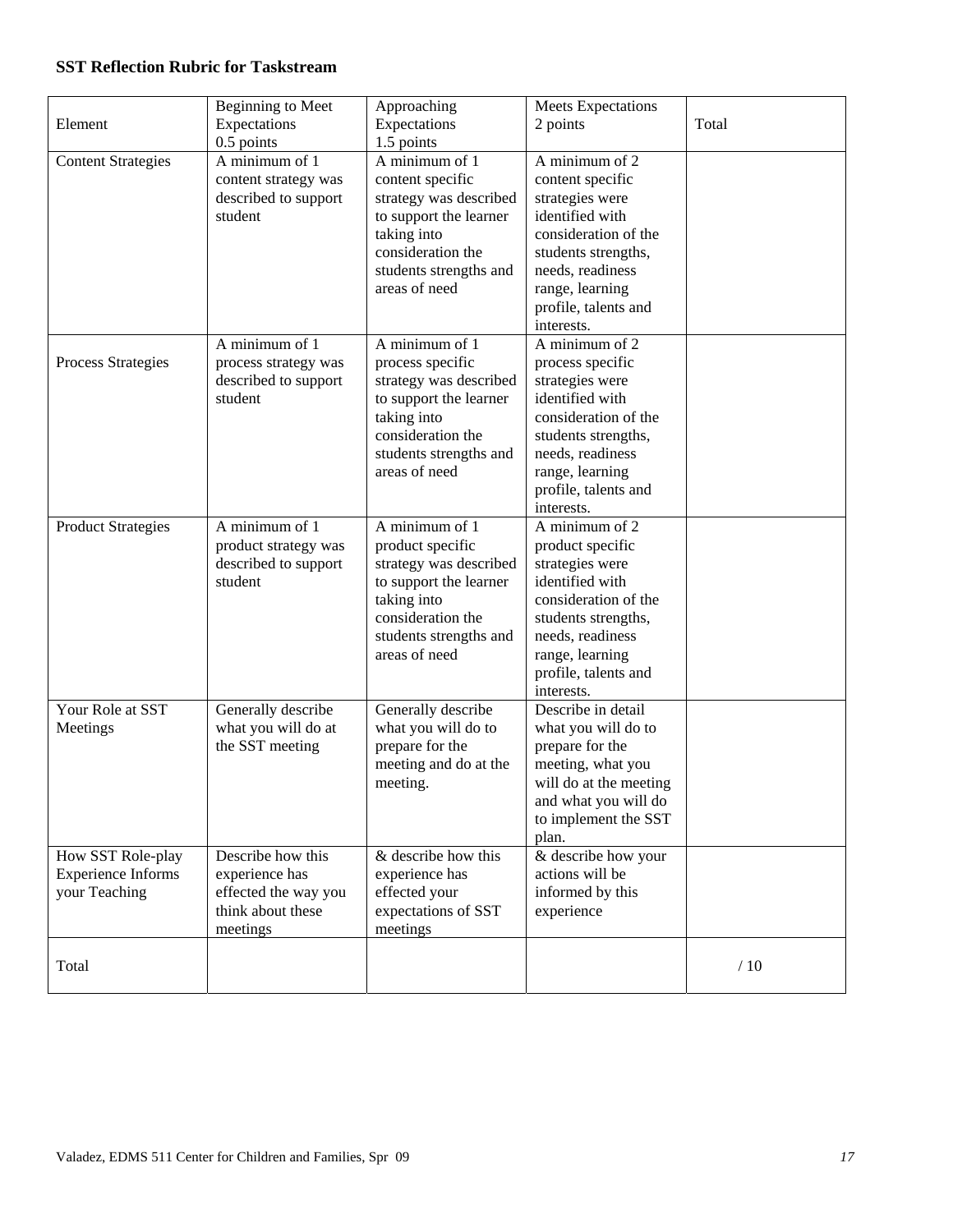| Learner<br>Objectives: | Knowledge of U.S. special education disability categories, accompanying<br>learner characteristics, and needed supports for success in general<br>education                                                                                                                              |
|------------------------|------------------------------------------------------------------------------------------------------------------------------------------------------------------------------------------------------------------------------------------------------------------------------------------|
| Assessment:            | Students apply their knowledge of nondiscriminatory assessment,<br>processes for making a child eligible for special education, and the<br>teacher's role in developing IEPs by creating a matrix of disabilities.<br>Written products and class discussions evidencing assessment above |

| <b>Resource(s):</b>  | Title and necessary information:                                                |
|----------------------|---------------------------------------------------------------------------------|
| Textbook             | Choate, J.S. (2000) Successful inclusive teaching: Proven ways to detect and    |
| Chapters 2 & 15      | correct special needs ( $3^{rd}$ ed.) Boston: Allyn & Bacon. (ISBN 0-205-30521- |
|                      |                                                                                 |
|                      |                                                                                 |
| Supplemental         | "The Categories of Disability" – Instructor, CSUSM, College of Education        |
| Lecture              |                                                                                 |
| <b>Online Course</b> | <b>WebCT Disability Data Resources</b>                                          |
| Supplement           |                                                                                 |

# **Task Guidelines for the Disability matrix**

Students will work in small groups to apply their knowledge of the categories of disability recognized by the Individuals with Disabilities Education Act (IDEA) by:

> creating a table, graphic organizer, or other visual representation of the thirteen (13) special education disability categories presented in this course. Your table must take the form of a wordprocessed table or an Excel chart, or any other organizational scheme that clearly illustrates each of the following seven dimensions:

- 1. The name of the handicapping condition
- 2. A brief description of the learning and/or social behaviors associated with the disability
- 3. One assessment appropriate to use to determine the presence or degree of the disability
- 4. One typical adaptation/modification in **curriculum, materials, goals (content)**
- 5. One typical adaptation/modification in **classroom environment (process)**
- 6. One typical adaptation/modification in **teaching practices (process)**
- 7. One typical adaptation/modification in **assessments** required of the student **(product)**

**Suggestion**: Consider using the landscape paper layout (File>Paper Size>Orientation: click Landscape), and having only 3 or 4 categories listed per page. This will give you adequate space to include all of the dimensions listed above.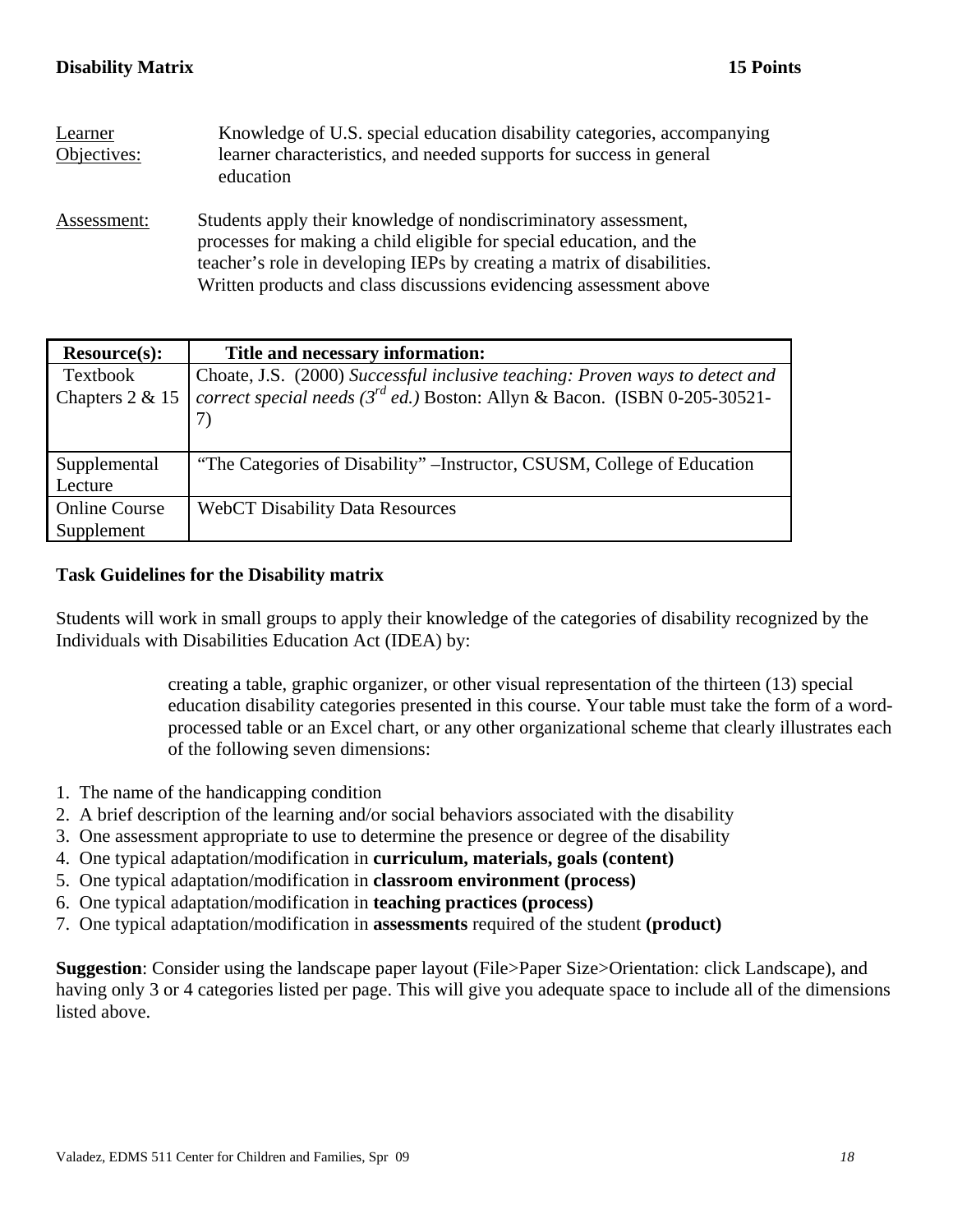# **Disability Characteristics Matrix Expectations**

| <b>Element</b>   | <b>Expectations</b>      |
|------------------|--------------------------|
| Description of   | Detailed description of  |
| disability       | characteristics,         |
| categories under | incidence, and           |
| <b>IDEA</b>      | educational              |
|                  | implications for each of |
|                  | the 13 categories        |
| Assessment       | Detailed description of  |
|                  | formal and informal      |
|                  | assessment procedures    |
|                  | used to determine        |
|                  | presence/degree of       |
|                  | disability.              |
| Curriculum       | Modification in content  |
| Modification     | (curriculum, materials   |
|                  | or goals) for each       |
|                  | disability named         |
|                  |                          |
| Classroom        | Modification in          |
| Environment      | classroom environment    |
| Modification     | for each disability      |
|                  | named                    |
| Process          | Modification in          |
| Modification     | teaching                 |
|                  | practice/process         |
|                  | assessment for each      |
|                  | disability named         |
| Assessment       | Modification in          |
| Modification     | learning product         |
|                  | assessment for each      |
|                  | disability named         |
|                  |                          |
| <b>Total</b>     |                          |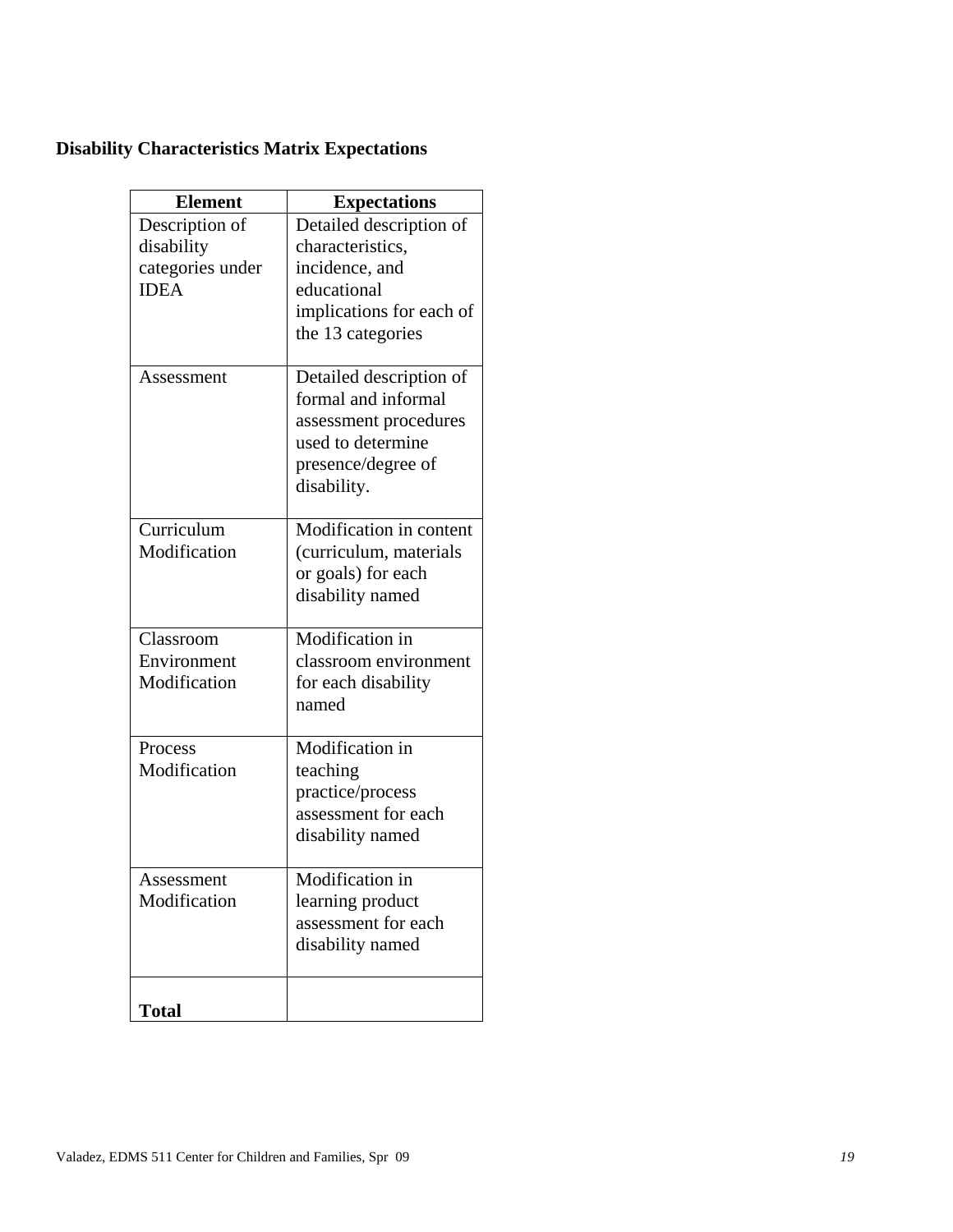| Learner<br>Objectives: | Knowledge of U.S. special education disability categories, accompanying<br>learner characteristics, and needed supports for success in general<br>education                                                                                                                              |
|------------------------|------------------------------------------------------------------------------------------------------------------------------------------------------------------------------------------------------------------------------------------------------------------------------------------|
| Assessment:            | Students apply their knowledge of nondiscriminatory assessment,<br>processes for making a child eligible for special education, and the<br>teacher's role in developing IEPs by creating a matrix of disabilities.<br>Written products and class discussions evidencing assessment above |

| <b>Resource(s):</b>  | Title and necessary information:                                                |
|----------------------|---------------------------------------------------------------------------------|
| Textbook             | Choate, J.S. (2000) Successful inclusive teaching: Proven ways to detect and    |
| Chapters 2 & 15      | correct special needs ( $3^{rd}$ ed.) Boston: Allyn & Bacon. (ISBN 0-205-30521- |
|                      |                                                                                 |
|                      |                                                                                 |
| Supplemental         | "The Categories of Disability" – Instructor, CSUSM, College of Education        |
| Lecture              |                                                                                 |
| <b>Online Course</b> | <b>WebCT Disability Data Resources</b>                                          |
| Supplement           |                                                                                 |

# **Task Guidelines for the Disability matrix**

Students will work in small groups to apply their knowledge of the categories of disability recognized by the Individuals with Disabilities Education Act (IDEA) by:

> creating a table, graphic organizer, or other visual representation of the thirteen (13) special education disability categories presented in this course. Your table must take the form of a wordprocessed table or an Excel chart, or any other organizational scheme that clearly illustrates each of the following seven dimensions:

- 1. The name of the handicapping condition
- 2. A brief description of the learning and/or social behaviors associated with the disability
- 3. One assessment appropriate to use to determine the presence or degree of the disability
- 4. One typical adaptation/modification in **curriculum, materials, goals (content)**
- 5. One typical adaptation/modification in **classroom environment (process)**
- 6. One typical adaptation/modification in **teaching practices (process)**
- 7. One typical adaptation/modification in **assessments** required of the student **(product)**

**Suggestion**: Consider using the landscape paper layout (File>Paper Size>Orientation: click Landscape), and having only 3 or 4 categories listed per page. This will give you adequate space to include all of the dimensions listed above.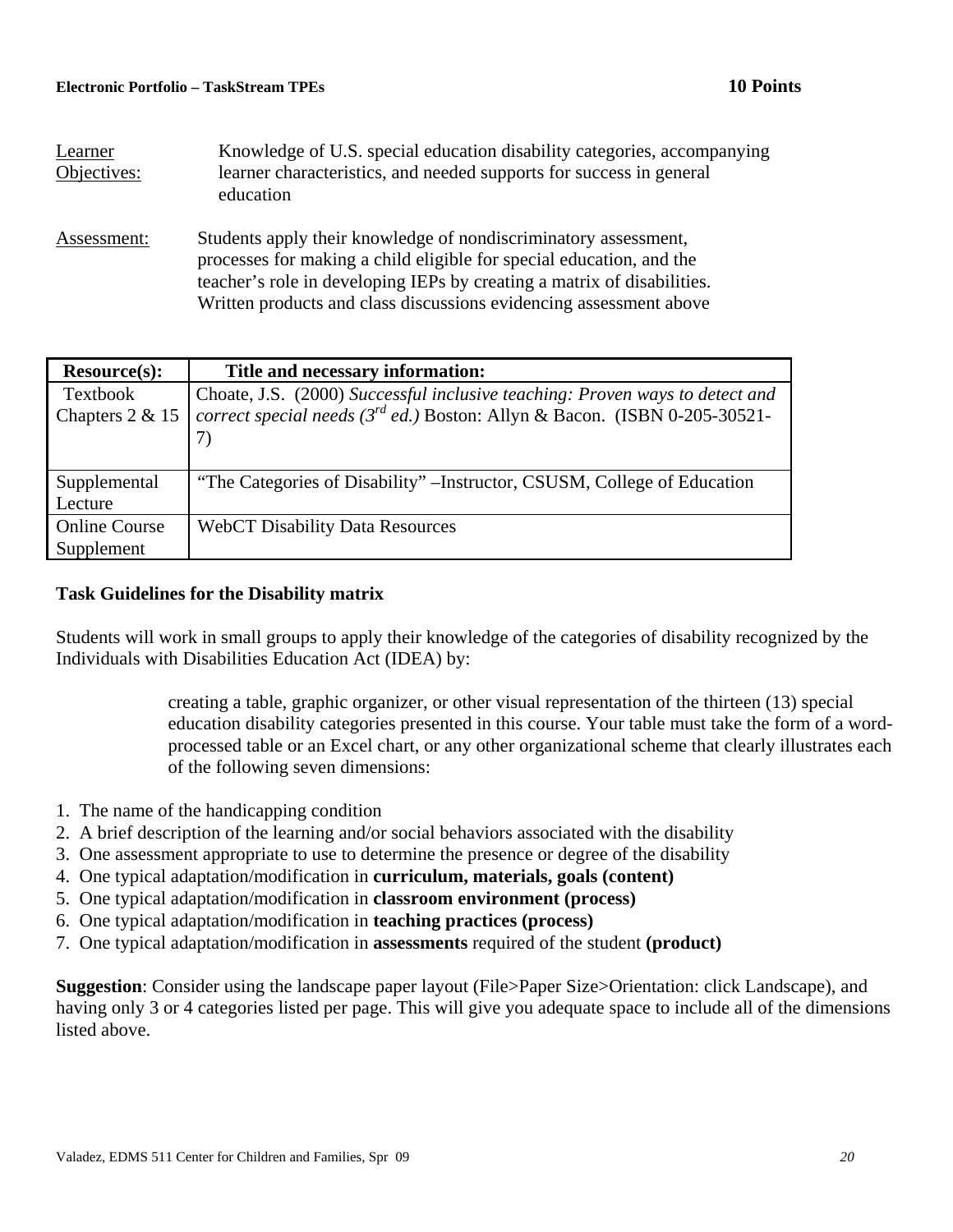# **TaskStream TPE Response Checklist**

*Your TPE response should include the following DESCRIPTION, ANALYSIS, and REFLECTION sequence and contain a minimum of two artifacts as evidence of your learning. Where possible, include artifacts from both your coursework and your field work.* 

|           | Description Paragraph (DESCRIBE your learning relative to the TPE)                                                                            |  |  |
|-----------|-----------------------------------------------------------------------------------------------------------------------------------------------|--|--|
|           | Did you identify what part of the TPE you are addressing using language<br>from the TPE?                                                      |  |  |
| $\bullet$ | Did you give an overview of your learning related to the elements of the<br>TPE you identified above?                                         |  |  |
| $\bullet$ | Did you name the artifacts you will be explaining in your following<br>paragraphs as evidence of your learning?                               |  |  |
| $\bullet$ | Did you capitalize the name of your artifact attachments like a title?                                                                        |  |  |
| $\bullet$ | Are you consistent about what you call your evidence?                                                                                         |  |  |
| $\bullet$ | Did you spell out acronym and then introduce acronym in a parenthesis?                                                                        |  |  |
| $\bullet$ | Did you use first person language?                                                                                                            |  |  |
|           | Evidence Paragraph (ANALYZE an artifact to demonstrate your learning)                                                                         |  |  |
|           | Did you identify the artifact you are analyzing?                                                                                              |  |  |
| $\bullet$ | Did you explain how this piece of evidence addresses elements of the                                                                          |  |  |
|           | TPE you outlined in your opening paragraph?                                                                                                   |  |  |
| ٠         | Is this artifact a good representation of the elements of this TPE—is it                                                                      |  |  |
|           | an effective representation of your learning related to this TPE?                                                                             |  |  |
| $\bullet$ | Did you use first person language?                                                                                                            |  |  |
| ٠         | Did you attach your artifact to your response in TaskStream?                                                                                  |  |  |
| $\bullet$ | Does your attachment have an appropriate title and short descriptor?                                                                          |  |  |
|           | Evidence Paragraph (ANALYZE an artifact to demonstrate your learning)                                                                         |  |  |
|           | Did you identify the artifact you are analyzing?                                                                                              |  |  |
| $\bullet$ | Did you explain how this piece of evidence addresses elements of the<br>TPE you outlined in your opening paragraph?                           |  |  |
| $\bullet$ | Is this artifact a good representation of the elements of this TPE-is it<br>an effective representation of your learning related to this TPE? |  |  |
| $\bullet$ | Did you use first person language?                                                                                                            |  |  |
| $\bullet$ | Did you attach your artifact to your response in TaskStream?                                                                                  |  |  |
| $\bullet$ | Does your attachment have an appropriate title and short descriptor?                                                                          |  |  |
|           | Reflection Paragraph (REFLECT on your learning and next steps)                                                                                |  |  |
| $\bullet$ | Did you reflect upon and summarize the significance of your learning<br>overall (connected to the TPE)                                        |  |  |
| ٠         | Did you explain what you still need to learn related to this TPE?                                                                             |  |  |
|           | Did you use first person language?                                                                                                            |  |  |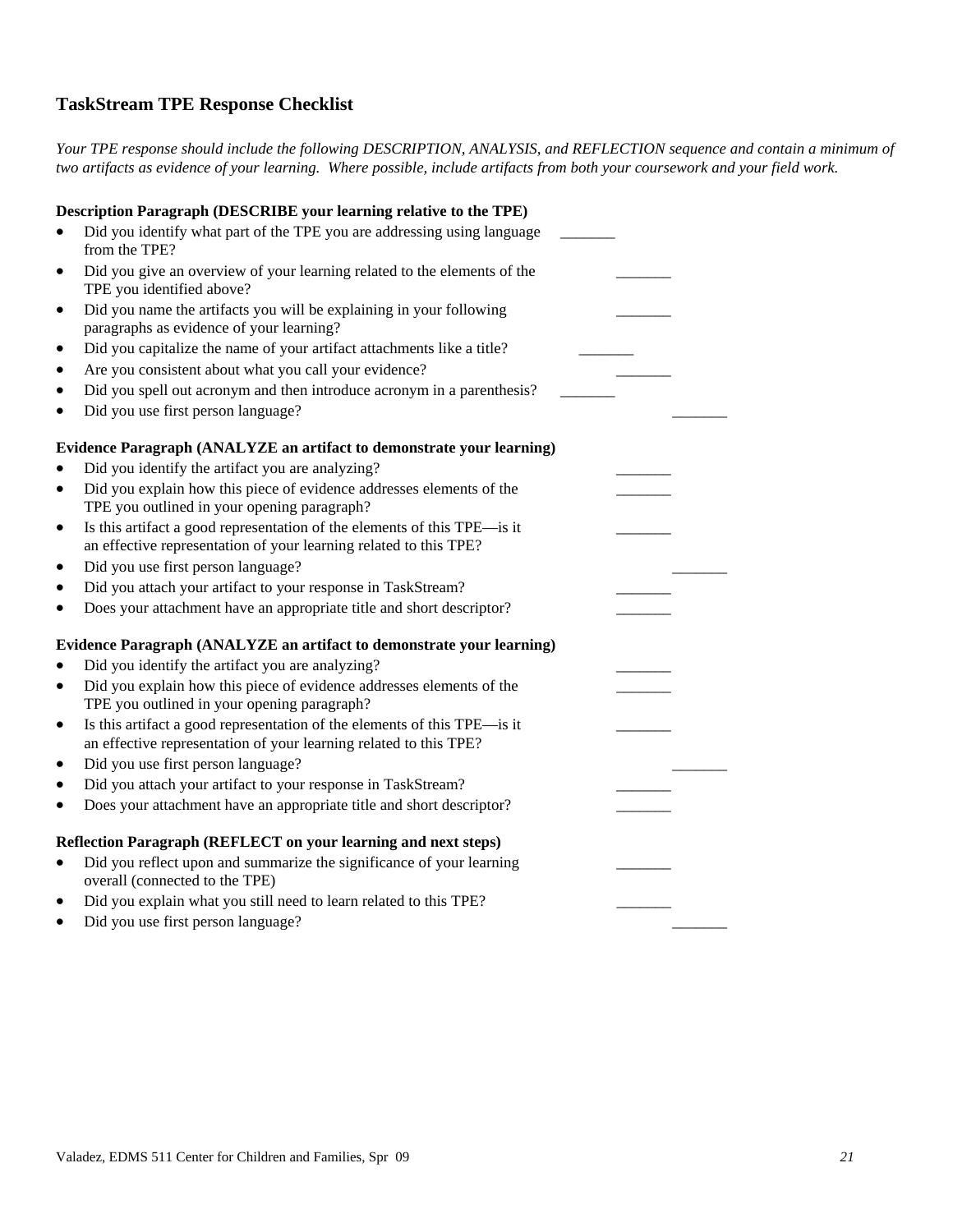| <b>Learner Objectives:</b> | Teacher candidates will be able to design a classroom management plan for students with<br>diverse needs.                                                                                                                                                                                                                                                                                         |
|----------------------------|---------------------------------------------------------------------------------------------------------------------------------------------------------------------------------------------------------------------------------------------------------------------------------------------------------------------------------------------------------------------------------------------------|
| <b>Assessment:</b>         | Teacher candidates will complete a classroom management plan that addresses diverse<br>elements of classroom management and discipline. Teacher candidates will identify five<br>guiding principles of classroom management and discipline. Evidence of these guiding<br>principles will be shown in the completion of five grids completed in groups of three or<br>four and submitted on WebCT. |

**Preparation:** Before beginning assignment teacher candidates read the following resources and demonstrate the ability to complete the prerequisite skills.

| <b>Resources</b>       | Title and necessary information:                                                                                                                                                                                                      |
|------------------------|---------------------------------------------------------------------------------------------------------------------------------------------------------------------------------------------------------------------------------------|
| <b>Textbooks</b>       | Grant, Carl. A. & Gillette, Maureen. (2005). Learning to Teach Everybody's<br>Children: Equity, Empowerment and Education that is Multicultural. Thomson &<br>Wadsworth. Chapter 3                                                    |
|                        | Villa, Richard, & Thousand, Jacquelyn. (1995). Creating and inclusive school. Alexandria,<br>VA: ASCD. Chapters $3 & 5$                                                                                                               |
| <b>Other Resources</b> | Choate, J. S. (2000) Sucessful inclusive teaching ( $3rd$ ed.). Needham, MA: Allyn & Bacon.<br>Chapter 15                                                                                                                             |
|                        | Thousand, Villa, & Nevin. (2002)." Discipline Pyramid," Creativity and Collaborative<br>Learning: The practical guide to empowering students, teachers and families, 2 <sup>nd</sup> ed.<br>Baltimore, MA: Brookes Publishing. P. 143 |
| Internet $Site(s)$     | Visit a website                                                                                                                                                                                                                       |

Prerequisite skills:

- Teacher candidates are able to identify their beliefs about teaching and learning as related to student behavior.
- Teacher candidates are able to differentiate the six levels of of the discipline pyramid
- Teacher candidates are able to use information about students' readiness range (skills, reading, thinking  $\&$  information), learning profiles, interests, talents, and culture to determine appropriate discipline approaches (Thousand, Villa & Nevine)
- Teacher candidates are able to identify strategies to meet the needs of
	- o Students learning English (including differentiation for Beginning, Intermediate, and Advanced levels)
	- o Student that are accelerated learners a
	- $\circ$  Students that need special education support under IDEA &/or ADA as referred to by Choate (2000), Villa & Thousand (2002)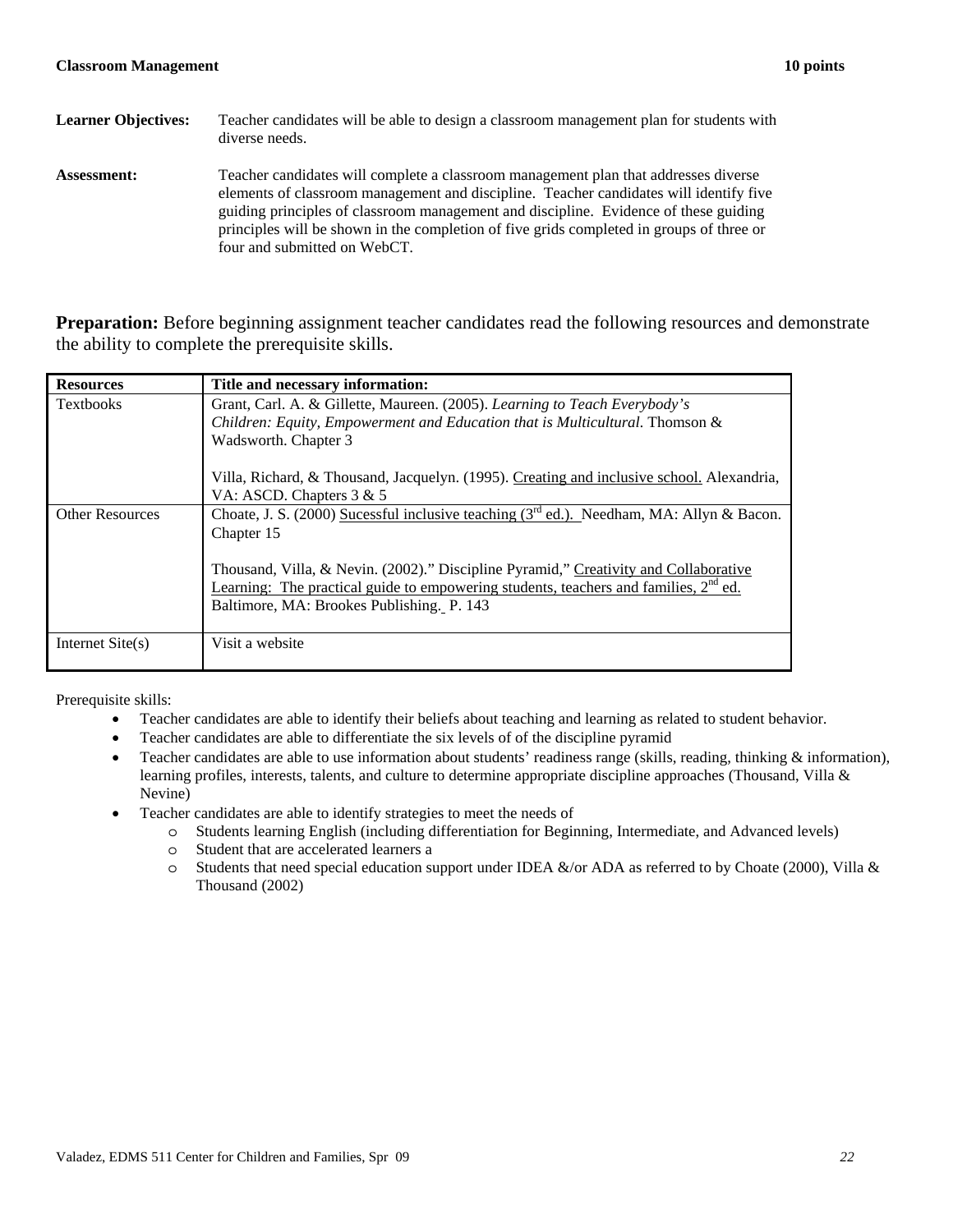### **Management Plan Grids**

In this activity you will fill in each grid as directed. You may brainstorm with others in class to work on your plan. The plan will consist of statements of your guiding principles of classroom management. For each principle you will describe two strategies that demonstrates how you will apply your principles. Each strategy will also include a rationale detailing how your strategies illustrated your classroom management principles. Your task will be to fill each square of the grid.

Grid one-Building community: In this grid articulate your principles/beliefs as to the importance of community building in your classroom. In this principle statement you should address key elements of a healthy classroom community, why community building is critical to effective classroom management, and how a healthy community works through day-to-day challenges. For your strategy entries, you should describe both a long-range plan and short term applications of community building in your classroom. Your rationale should describe how the strategy you describe fits to your classroom management principle in concrete terms.

### **Community Building**

| Principle:           |
|----------------------|
| <b>Strategy One:</b> |
| Rationale:           |
| Strategy Two:        |
| Rationale:           |

Grid two- Transitions: Highly effective classrooms possess seamless transitions. Transitions are those periods of times when a class moves from room to room on campus and when students move from one subject area to another. In this grid describe your basis principle(s) of effective classroom transitions. You principle statement should address the key elements of effective transition and why smooth transitions are important in classroom management. You are required to write one strategy for moving from room to room on a campus, i.e. from your classroom to the lunchroom, and one for moving from subject area to subject area, i.e. from reading to math. Your rationales should describe how your strategies exemplify good transition patterns.

### **Transitions**

| Principle:           |
|----------------------|
| <b>Strategy One:</b> |
| Rationale:           |
| <b>Strategy Two:</b> |
| Rationale:           |

Grid three-Quick recovery: In this grid write about those strategies you plan to use to recover instruction when students behave in ways that disrupt instruction or group interactions. The term *recovery* is used here to emphasis a return to teaching and learning. In this way, the strategies you describe are not to be viewed as *punishments* for misbehavior as much as ways to reacquaint students with learning content and/or classroom process. The principles for quick recovery should articulate in concrete terms a view of classroom discipline that is *student-centered*. Your strategies need to address two aspects: small group interactions and whole classroom instruction. Therefore, one strategy will center on quick recovery in a small group, such as a reading group or center, and the other will describe a strategy to use when teaching the entire class, as in a read-aloud, etc. Moreover, your rationales should describe how your strategies exemplify effective quick recovery methods for classroom management.

### **Quick Recovery**

| Principle:           |  |
|----------------------|--|
| <b>Strategy One:</b> |  |
| Rationale:           |  |
| <b>Strategy Two:</b> |  |
| Rationale:           |  |
|                      |  |

Grid four: Materials management: This grid deals directly with the ways you plan to organize material elements in your classrooms. plan to distribute small items in your classroom? Will students play an active or passive role in your materials management? How Materials in your classroom include small items -paper, paints, pencils, etc. Materials also include large objects in your classroom computers, furniture, maps, etc. Your principle statements should articulate basic elements of a well-organized classroom from the standpoint of how material objects will be organized for effective teaching and learning. Questions to consider include, "How do you Valadez, EDMS 511 Center for Children and Families, Spr 09 *23*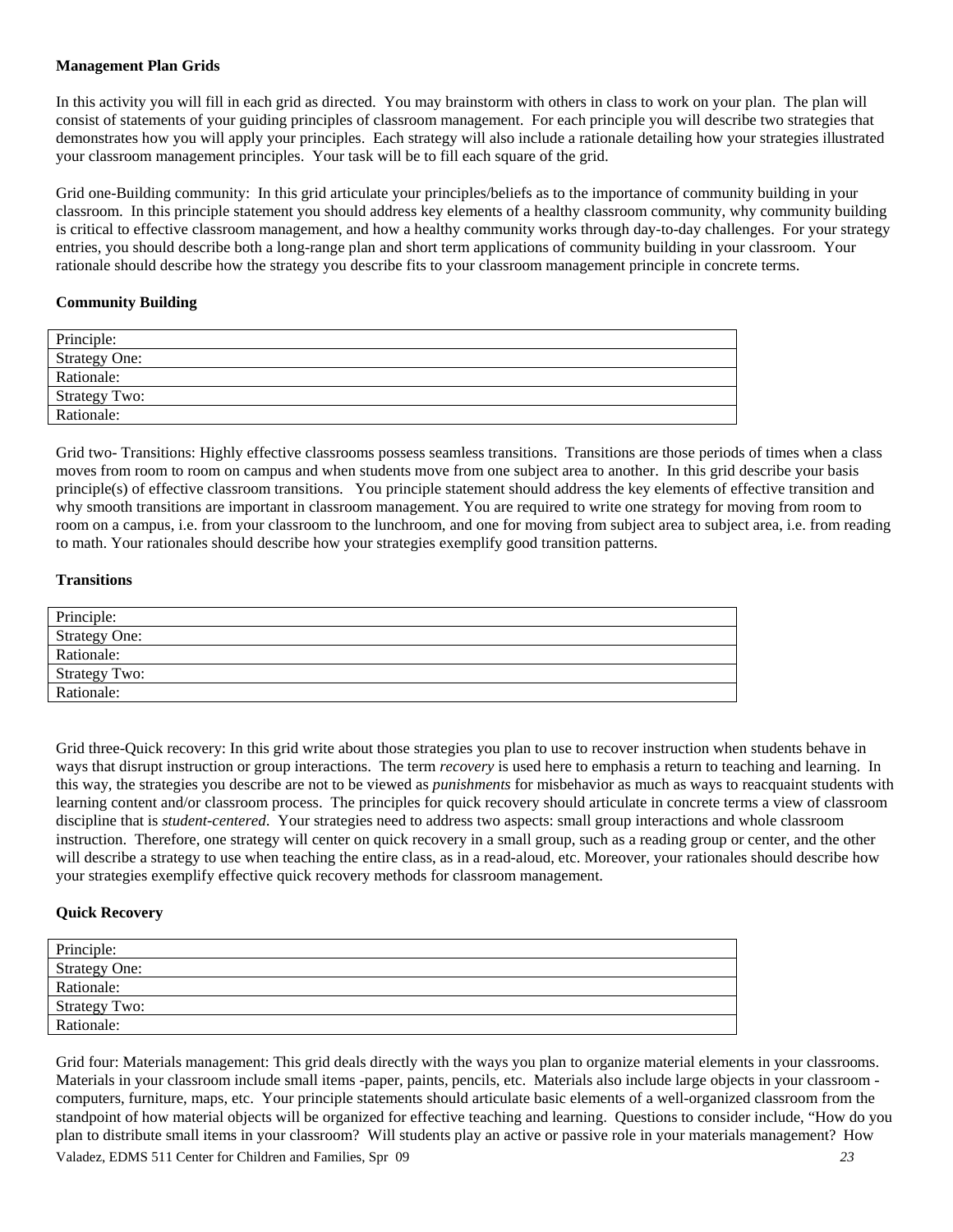will you develop effective routines for student interactions with technology, etc.? The principle statement should address these questions and any others you wish to consider. With regard to your two strategies, one strategy should address smaller material items and the other strategy should address larger objects. Your rationales should describe how your strategies exemplify effective material management.

### **Materials Management**

| Principle:           |  |
|----------------------|--|
| <b>Strategy One:</b> |  |
| Rationale:           |  |
| <b>Strategy Two:</b> |  |
| Rationale:           |  |

conversation when a student is having struggles with other students in your class? When will you insist on a face-to-face interview? Grid five- Parent communication: Effective classroom teachers are effective communicators with both students and parents. In this grid articulate your principles for good communication between you, the classroom teacher, and the parents of your students. Your principle statement should encompass broad philosophical ideas about the importance of good, consistent communication with parents and how it affects teaching and learning. You strategies should cover two aspects of parental communications. One strategy should cover on-going communication with parents. For example, will you provide a monthly newsletter or webpage for parents? How do you plan to highlight good news and accomplishments of your students to all parents? Your second strategy should describe a communication between yourself and a parent when you need to discuss a problem. For example, how do you plan to frame a phone The questions offered here are suggestions; you need only describe two strategies in total so chose what you most want to describe. Finally, as mentioned before, your rationales should describe how your strategies exemplify effective parent communication.

### **Parent Communication**

| Principle:           |  |
|----------------------|--|
| <b>Strategy One:</b> |  |
| Rationale:           |  |
| <b>Strategy Two:</b> |  |
| Rationale:           |  |
|                      |  |

furnishings will be arranged. **Submission requirements**: You will submit your grids as a single attachment into the WebCT shell. The assignment is listed as **Classroom Management**. Submit only the completed grids. This means you will delete the instructions from this document so that I will avoid unnecessary scrolling when I grade this assignment. Also, in the text box write a paragraph describing your ideal classroom. You can write whatever you please; you can pick your grade level, student composition, and even describe how the furnishings will be arranged. Valadez, EDMS 511 Center for Children and Families, Spr 09 *24*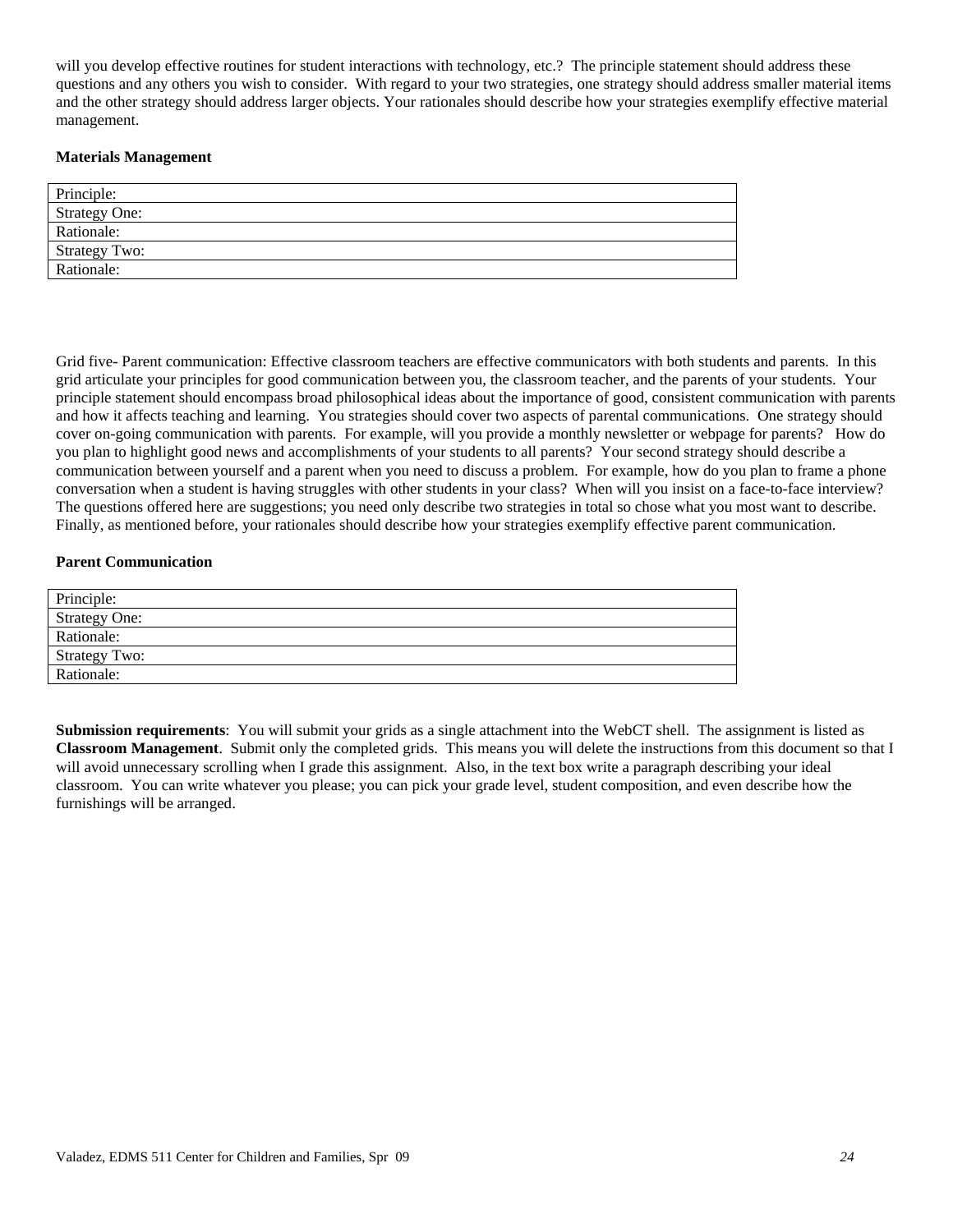### **Peer Teaching Demonstration 10 points Peer Teaching Demonstration 10 points 10 points**

## **Learner Objectives:** Teacher candidates:

- Develop as an instructor by preparing and organizing class-learning activity around a hot topic in the field of education.
- Expand knowledge and skills in professionally articulating opinions about a topic in education.
- Summarize key concepts presented in the session's readings.

- **Assessment:** Teacher candidates will:
	- Lead a Peer Teaching activity on a topic related to the session's readings.
	- Prepare and distribute a one-page overview of the readings for the session.

**Preparation-** Carefully read assigned chapter/article. As a class, create a rubric to provide clear guidelines as to what is expected.

### **Process**

You are required to sign up to facilitate discussion on the assigned readings for one class session. You will work with a partner to prepare a 15-20 minute learning activity about the reading. The activity should engage the class and allow us to examine and apply the materials in a meaningful way. In other words, don't prepare a summary lecture. This will be a group graded assignment.

### **Peer Teaching Presentation Rubric**

| Task & Criteria                | Approaching $= 0.5$ point                                                             | Proficient $= 1.5$ points                                                                    | $Exceeds = 2 points$                                                                                                                      |
|--------------------------------|---------------------------------------------------------------------------------------|----------------------------------------------------------------------------------------------|-------------------------------------------------------------------------------------------------------------------------------------------|
| Content                        | Covered some of the key<br>points in most readings                                    | Covered Key points in some<br>of the readings                                                | Covered key points of all<br>readings                                                                                                     |
| Handouts                       | Reviewed some of the<br>readings $\&$<br>Used graphic organizer to<br>review readings | Reviewed the key points of<br>all readings &<br>Used graphic organizer to<br>review readings | Reviewed the key points of<br>all readings &<br>Used graphic organizer to<br>review readings &<br>Made connections across the<br>readings |
| Activity                       | Provide an activity for all to<br>participate                                         | Activity was engaging for the<br>full presentation                                           | Gave classmates an<br>opportunity to try apply the<br>theory into practice and<br>reflect on their experience                             |
| <b>Application of Readings</b> | Provide tangible examples<br>of the readings in teaching<br>and learning              | Provide classmates tangible<br>practice of the readings                                      | Made connections across<br>readings                                                                                                       |
| Presentation                   | Prepared with                                                                         | Good timing $&$                                                                              | Group Cohesion                                                                                                                            |
| <b>Total Points</b>            |                                                                                       |                                                                                              |                                                                                                                                           |